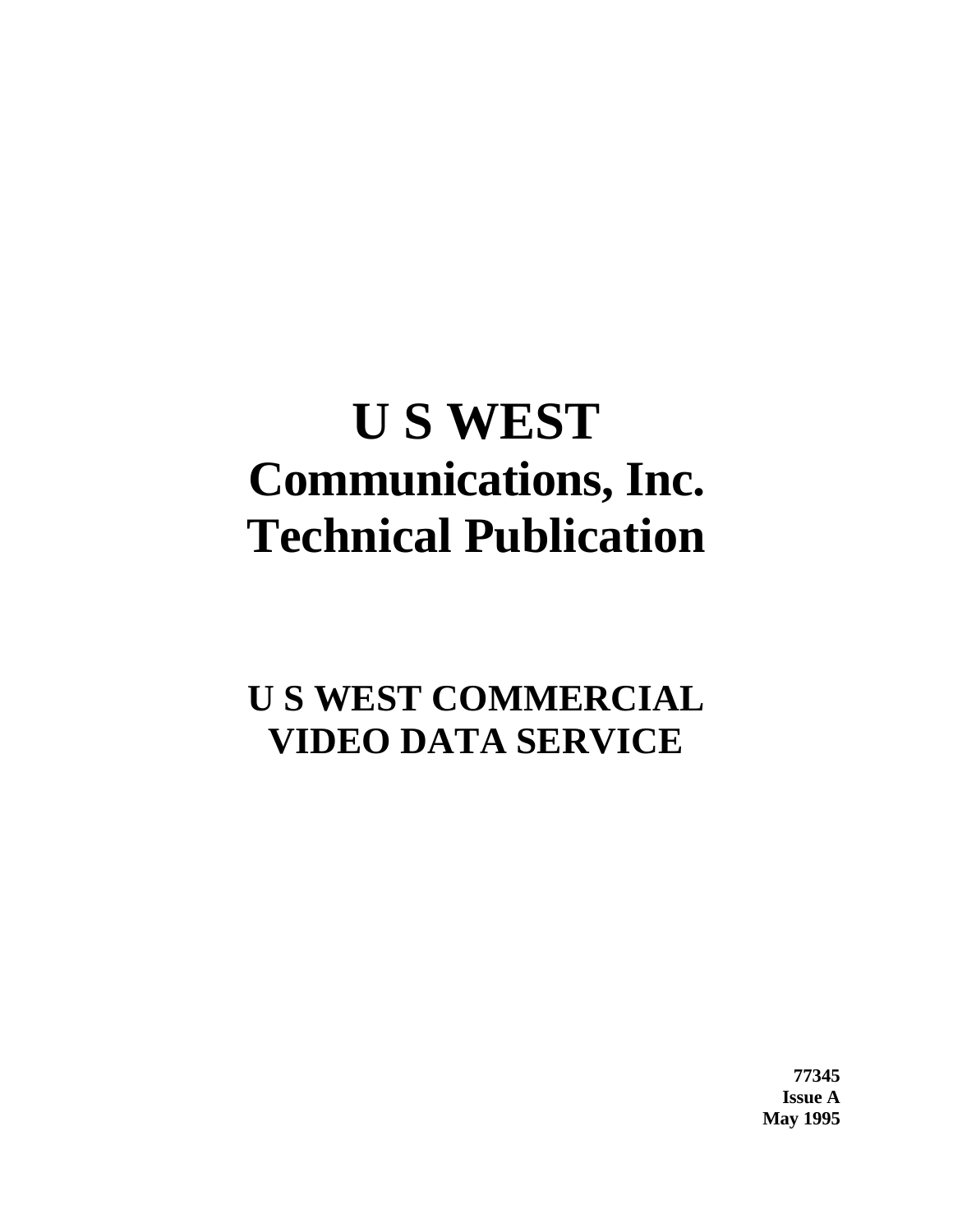# **U S WEST Communications, Inc. Technical Publication**

# **U S WEST COMMERCIAL VIDEO DATA SERVICE**

**Copyright 1995 77345 Printed In U.S.A. Issue A All Rights Reserved May 1995**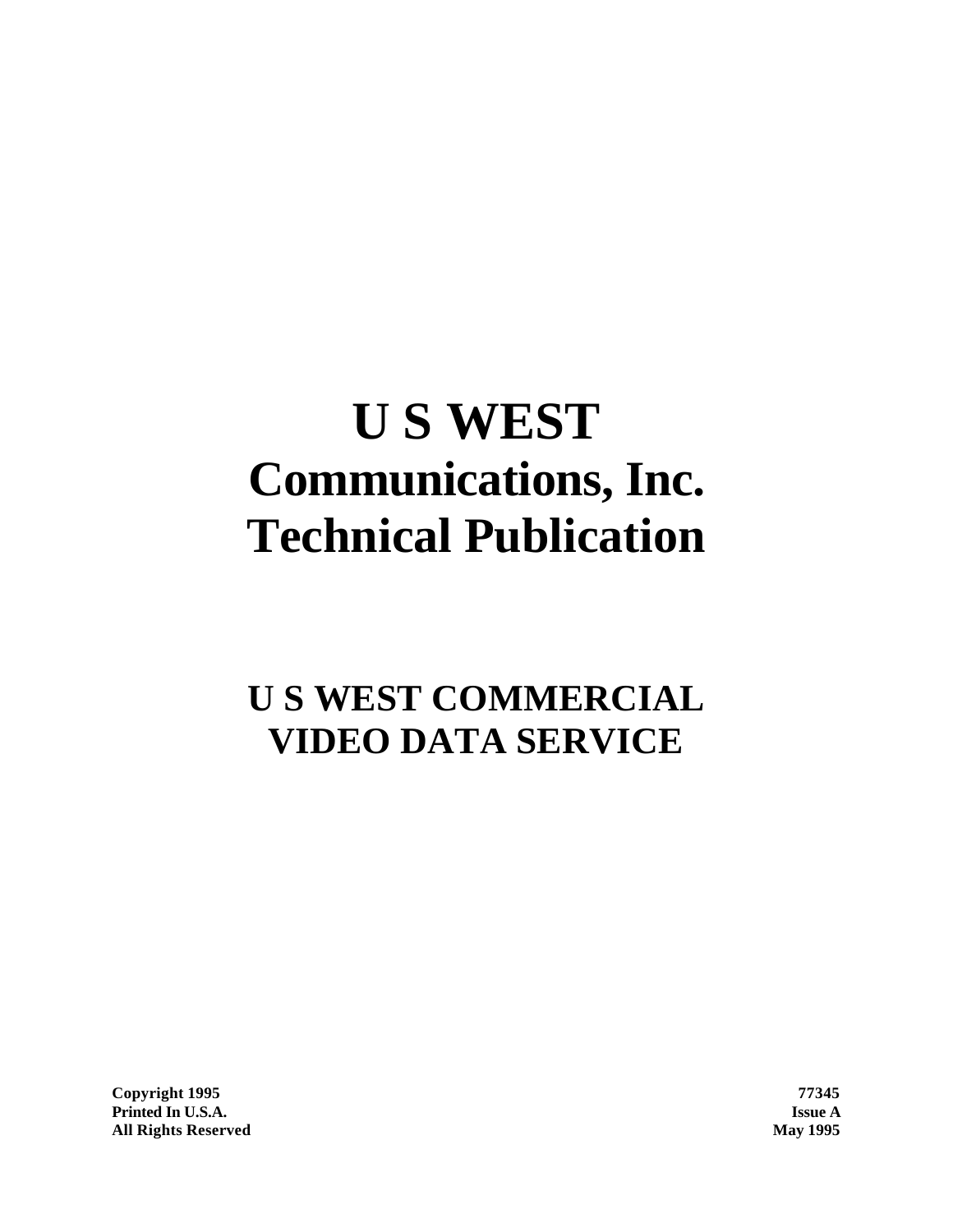#### **NOTICE**

This document describes U S WEST Fiber Optic Commercial Video Data Service (CVDS) offered by U S WEST to its customers for Intrastate Service. It covers distinguishing service features, technical specifications and defines valid interfaces.

U S WEST Communications, Inc. reserves the right to revise this document for any reason, including but not limited to, conformity with standards promulgated by various governmental or regulatory agencies; utilization of advances in the state of the technical arts; or to reflect changes in the design of equipment, techniques, or procedures described or referred to herein.

Liability to anyone arising out of use or reliance upon any information set forth herein is expressly disclaimed, and no representation or warranties, expressed or implied, are made with respect to the accuracy or utility of any information set forth herein.

This document is not to be construed as a suggestion to any manufacturer to modify or change any of its products, nor does this publication represent any commitment by

U S WEST Communications, Inc. to purchase any specific products. Further, conformance to this publication does not constitute a guarantee of a given supplier's equipment and/or its associated documentation.

Ordering information for U S WEST Technical Publications can be obtained from the Reference Section of this document.

If further information is required, please contact:

U S WEST Business Resources, Inc. Manager - Information Release 1801 California, Rm. 1320 Denver, CO 80202 (303) 298-8740

Throughout this publication, the term U S WEST signifies U S WEST Communications, Inc.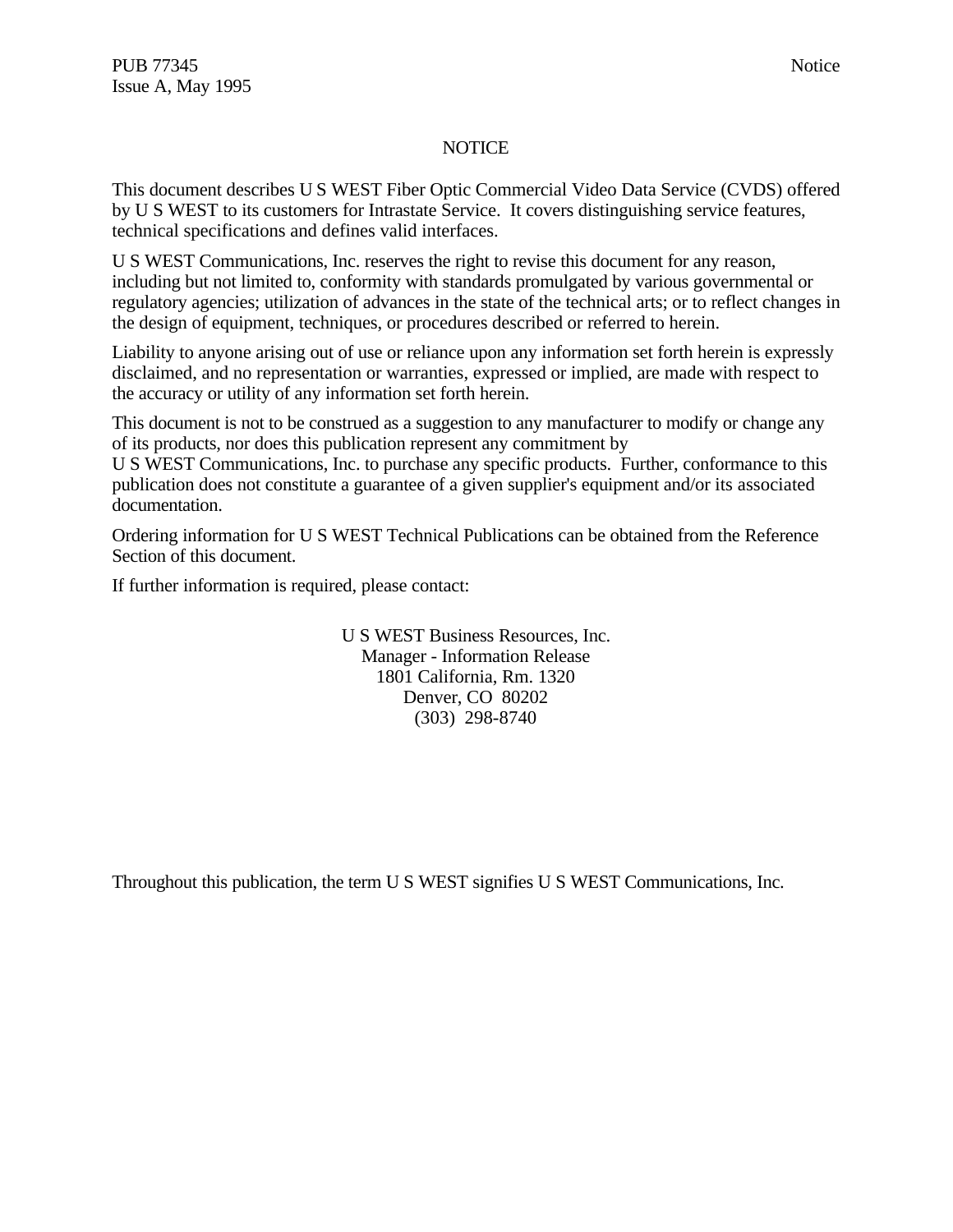$\overline{a}$ 

#### **COMMENTS**

# PLEASE TEAR OUT AND SEND YOUR COMMENTS/SUGGESTIONS TO:

# U S WEST BUSINESS RESOURCES, INC. Manager - Writing Services 1801 California, Room 1320 Denver, Colorado 80202 (303) 298-8740

Information from you helps us to improve our Publications. Please take a few moments to answer the following questions and return to the above address.

| Was this Publication valuable to you in determining<br>our requirements?                                                                                | YES | NO |
|---------------------------------------------------------------------------------------------------------------------------------------------------------|-----|----|
| Was the information accurate and up-to-date?                                                                                                            | YES | NO |
| Was the information easily understood?                                                                                                                  | YES | NO |
| Were the contents logically sequenced?                                                                                                                  | YES | NO |
| Were the printed pages legible?                                                                                                                         | YES | NO |
| Do you feel the description in the Catalog of Technical<br>Information and/or Digest of Technical Information<br>adequately described this Publication? | YES | NO |

If you answered NO to any of the questions and/or if you have any other comments or suggestions, please explain:

| (Attach additional sheet, if necessary) |
|-----------------------------------------|
|                                         |
|                                         |
|                                         |
|                                         |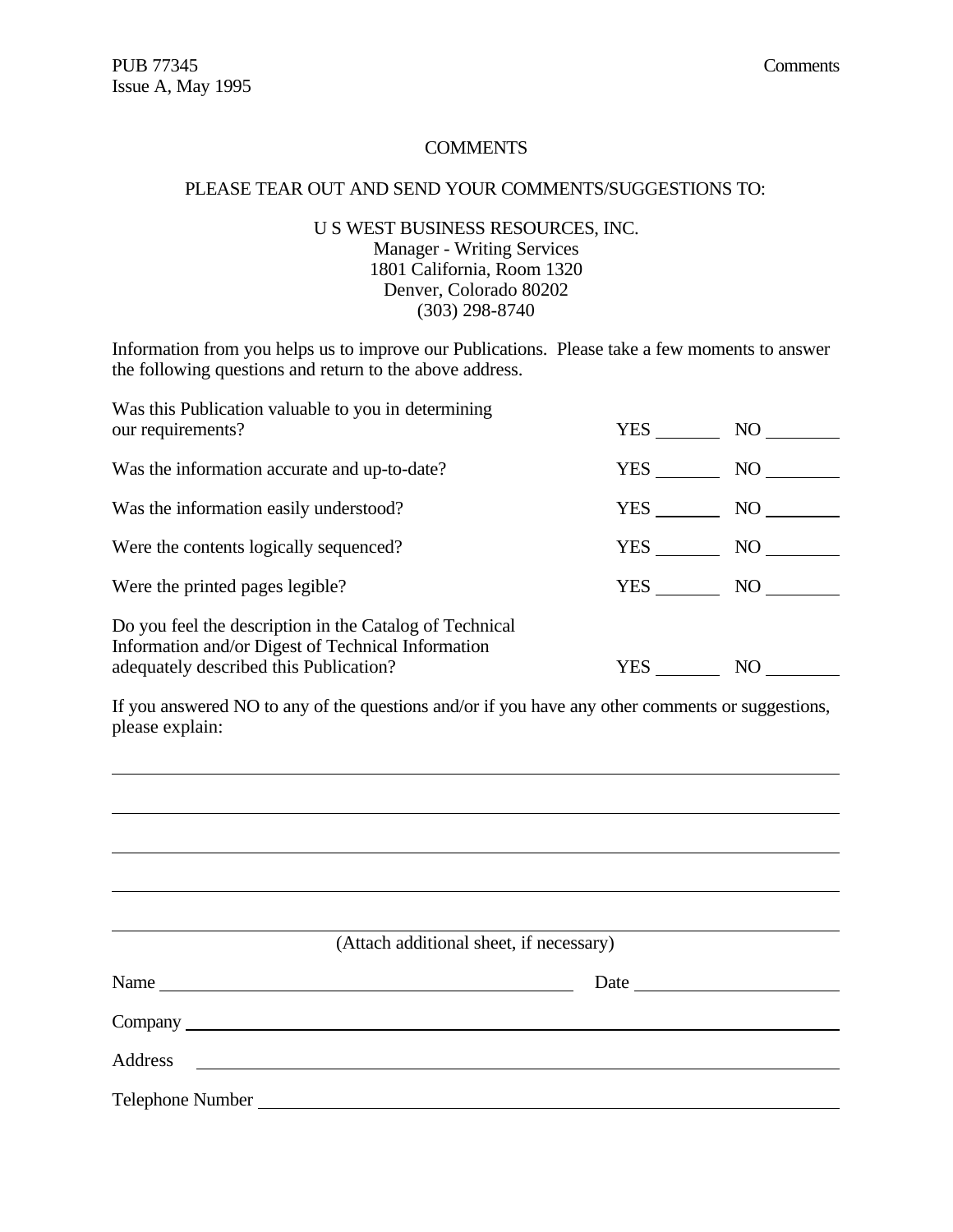# **CONTENTS**

|                  | <b>Chapter and Section</b><br>Page |                                                               |          |  |  |
|------------------|------------------------------------|---------------------------------------------------------------|----------|--|--|
| 1.               |                                    |                                                               |          |  |  |
|                  | 1.1                                |                                                               |          |  |  |
|                  | 1.2                                |                                                               |          |  |  |
|                  | 1.3                                |                                                               |          |  |  |
| 2.               |                                    |                                                               |          |  |  |
|                  | 2.1                                |                                                               |          |  |  |
|                  | 2.2                                |                                                               |          |  |  |
|                  |                                    | 2.2.1 Transmission Equipment and Facilities Configuration 2-1 |          |  |  |
| 3.               |                                    |                                                               |          |  |  |
|                  | 3.1                                |                                                               |          |  |  |
|                  | 3.2                                |                                                               |          |  |  |
|                  | 3.3                                |                                                               |          |  |  |
|                  |                                    | 3.3.1                                                         |          |  |  |
|                  |                                    | 3.3.2                                                         |          |  |  |
|                  | 3.4                                |                                                               |          |  |  |
| $\overline{4}$ . |                                    |                                                               |          |  |  |
|                  | 4.1                                |                                                               |          |  |  |
|                  | 4.2                                |                                                               |          |  |  |
|                  | 4.3                                |                                                               |          |  |  |
|                  |                                    |                                                               |          |  |  |
|                  |                                    |                                                               |          |  |  |
|                  |                                    |                                                               |          |  |  |
| 5.               |                                    |                                                               |          |  |  |
|                  | 5.1                                |                                                               |          |  |  |
|                  | 5.2                                |                                                               |          |  |  |
| 6.               |                                    |                                                               |          |  |  |
|                  | 6.1                                |                                                               |          |  |  |
|                  | 6.2                                |                                                               |          |  |  |
| 7.               |                                    |                                                               |          |  |  |
|                  | 7.1                                |                                                               |          |  |  |
|                  | 7.2                                |                                                               | $.7 - 1$ |  |  |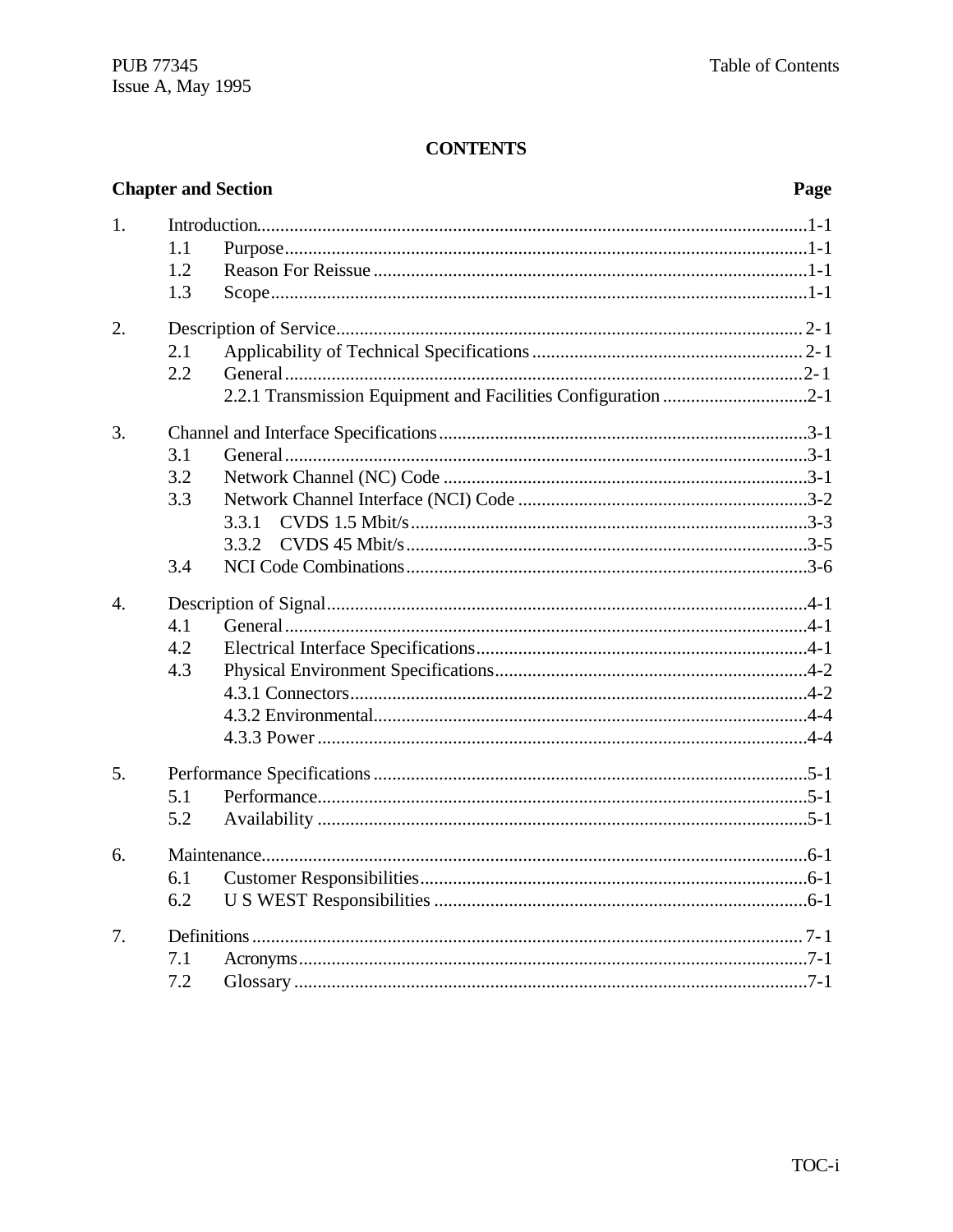# **CONTENTS** (Continued)

| <b>Chapter and Section</b><br>Page |  |  |
|------------------------------------|--|--|
|                                    |  |  |
|                                    |  |  |
|                                    |  |  |
| 8.3                                |  |  |
|                                    |  |  |

# **Figures**

| 3-1 CVDS 1.5 Mbit/s No Framing B8ZS Without Line Power NCI Code 3-4 |
|---------------------------------------------------------------------|
|                                                                     |
| 3-2 CVDS 1.5 Mbit/s No Framing AMI Without Line Power NCI Code3-4   |
|                                                                     |
|                                                                     |
|                                                                     |
|                                                                     |

# **Tables**

| 3-5 U S WEST Fiber Optic CVDS NCI Codes Combinations for Intrastate Service 3-6 |  |
|---------------------------------------------------------------------------------|--|
|                                                                                 |  |
|                                                                                 |  |
|                                                                                 |  |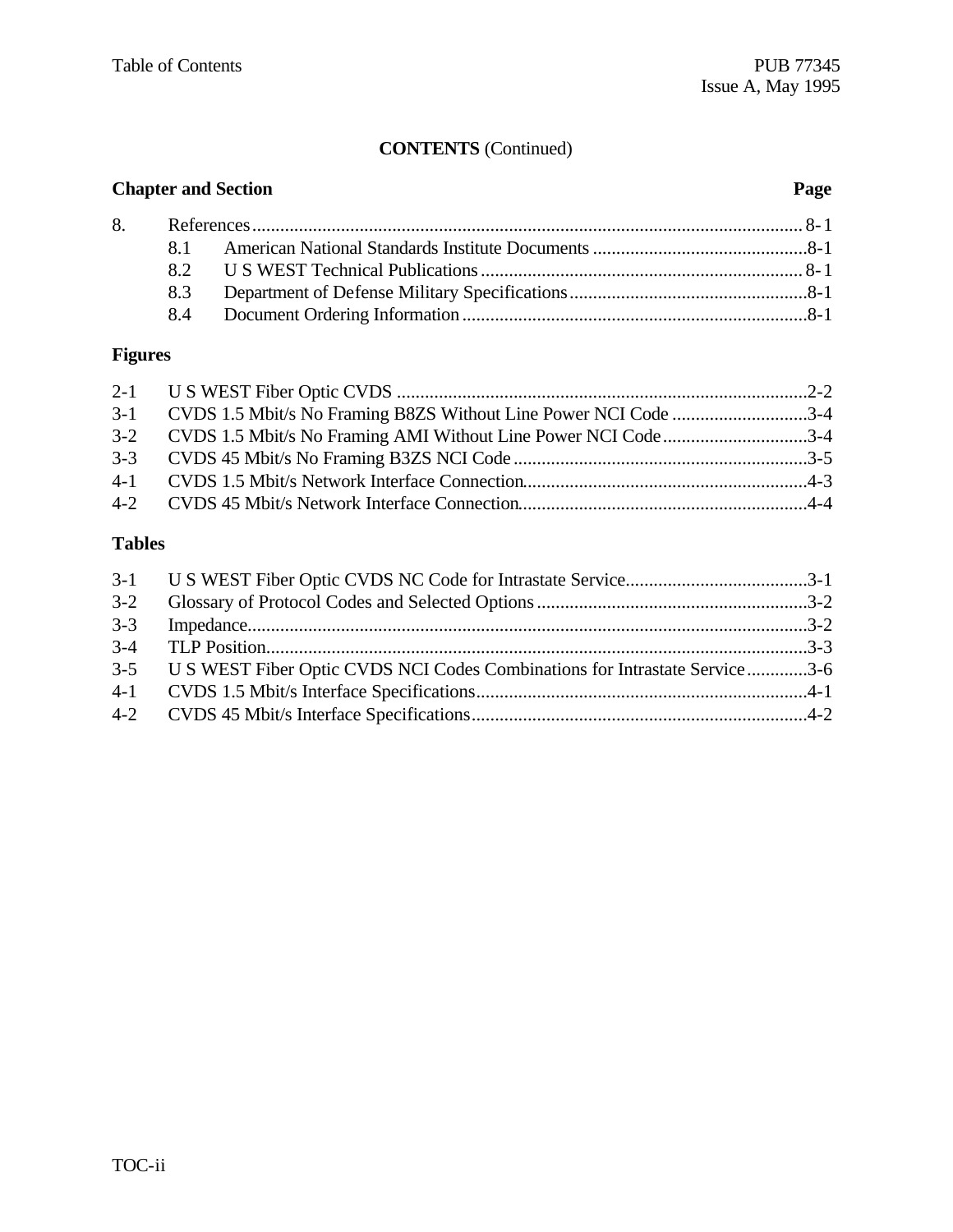# **1. Introduction**

#### **1.1 Purpose**

This document describes U S WEST Fiber Optic Commercial Video Data Service (CVDS) offered by U S WEST to its customers for Intrastate Service. It covers distinguishing service features, technical specifications and defines valid interfaces.

# **1.2 Reason for Reissue**

This is a new publication. If this document is reissued, the reason will be noted in this paragraph.

# **1.3 Scope**

The intent of this document is to describe U S WEST Fiber Optic Commercial Video Data Service . This applies where uncompressed digital video transport is deployed for a customer. This service offering provides two digital data channel interfaces at data rates of either 1.544 Mbit/s or 44.736 Mbit/s for a customer to use with a computer modem or similar communications device between customer locations. Sufficient technical detail is furnished to describe the Network Interfaces (NIs) and Network Channel (NC) option used to configure an end-to-end communications channel link. It is not the intent of this document to provide special ordering information, but to describe the technical features of this service offering.

Throughout the remainder of this publication, the term CVDS shall be used in place of the phrase Commercial Video Data Service.

This CVDS Interface offering is a new option for the current Fiber Optic Commercial Video Service that is described in U S WEST Technical Publication 77326, Issue D. It will not be used with any other Private Line Service.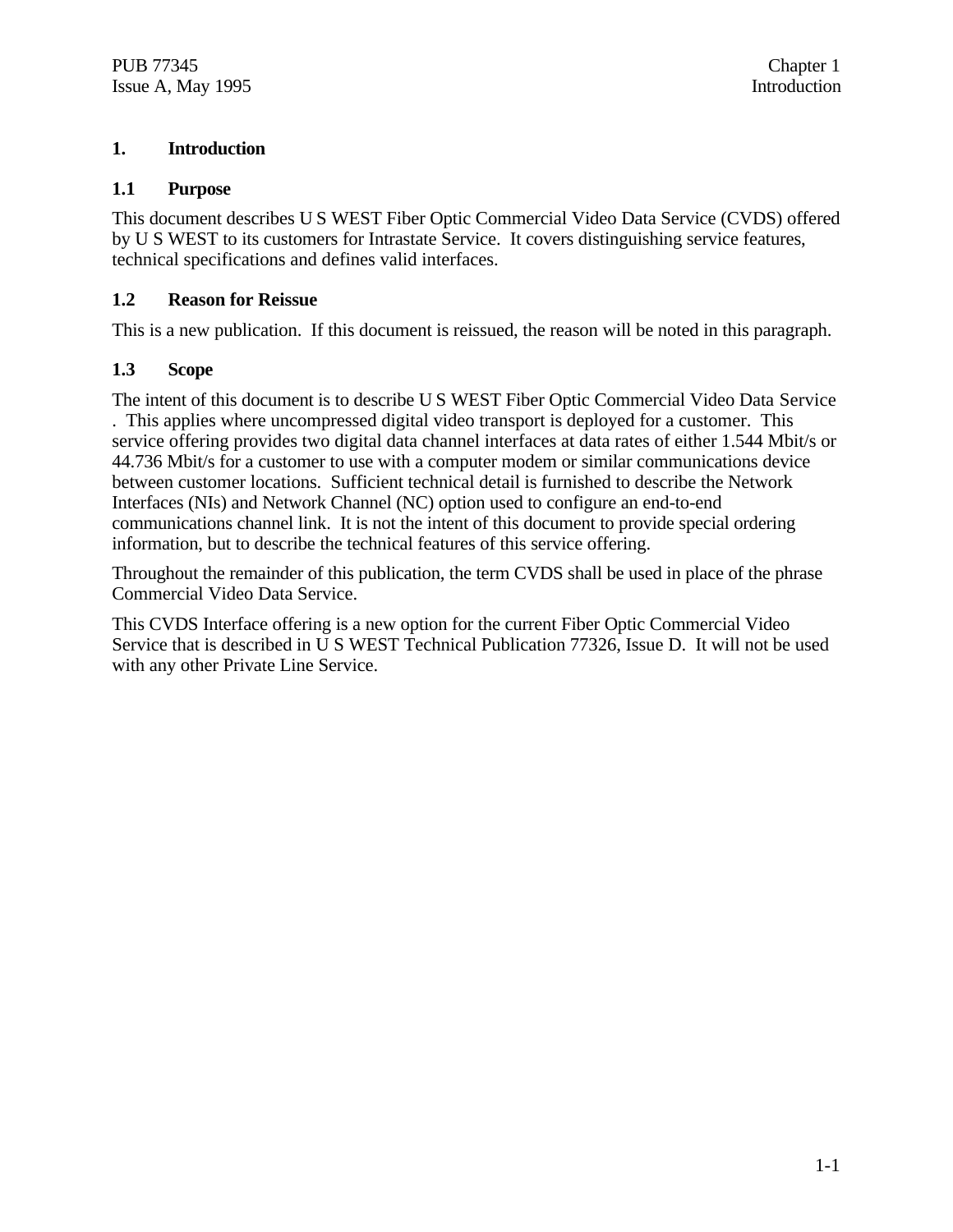# **CONTENTS**

|               | <b>Chapter and Section</b><br>Page |  |  |
|---------------|------------------------------------|--|--|
| 2.            |                                    |  |  |
|               | 2.1                                |  |  |
|               | 2.2.                               |  |  |
|               |                                    |  |  |
| <b>Figure</b> |                                    |  |  |
|               |                                    |  |  |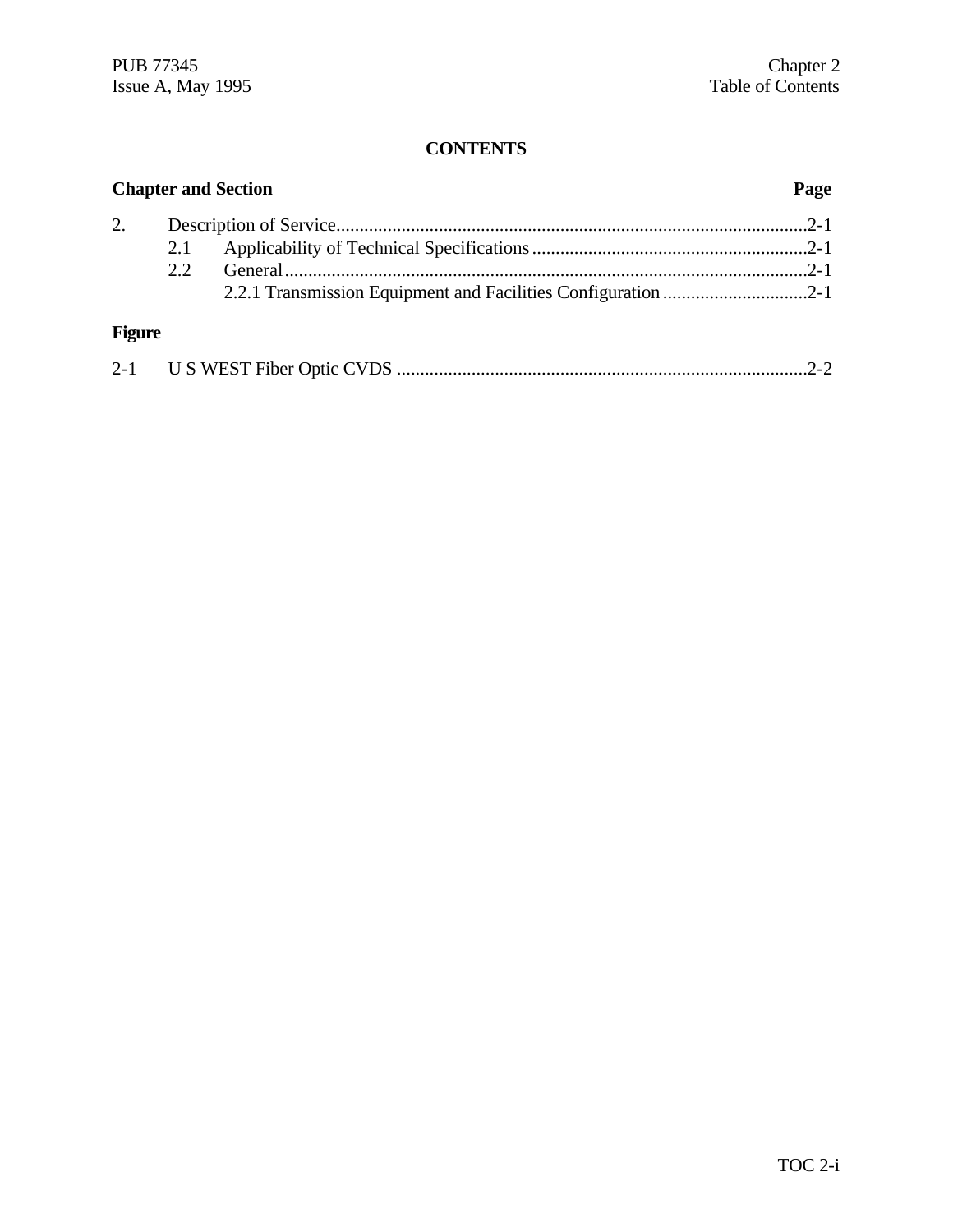# **2. Description of Service**

# **2.1 Applicability of Technical Specifications**

The technical specifications presented in this document are applicable to U S WEST Fiber Optic Commercial Video Data Service (CVDS) only for Intrastate Service. It does not attempt to describe the transmission equipment used to provide this interface.

# **2.2 General**

U S WEST Fiber Optic CVDS provides two digital data channel interfaces for a customer to use with a computer modem or similar communications device between customer locations. The interface is a new option for the current U S WEST Fiber Optic Commercial Video Service described in the U S WEST Technical Publication 77326

"U S WEST Fiber Optic Commercial Video Service." This applies where uncompressed digital video transport is deployed for a customer.

# **2.2.1 Transmission Equipment and Facilities Configuration**

U S WEST will provide an interface comprised of an electrical and physical channel connection as described in this publication. For example this CVDS could be deployed as shown in Figure 2-1 on page 2-2, where a point-to-point, one-way video system is portrayed. The interface allows the customer to access the allotted data channel via a digital data card. Two-way service requires two one-way Commercial Video Service channels.

There are two choices of service available to the customer depending on the digital bit rate desired. One service is CVDS 1.5 Mbit/s and the other is CVDS 45 Mbit/s. Note, it is explained in Chapter 5 that these data channels will not have the service performance parameters as traditional DS1 or DS3 services. The electrical signal characteristics will be similar however as noted in Chapter 5.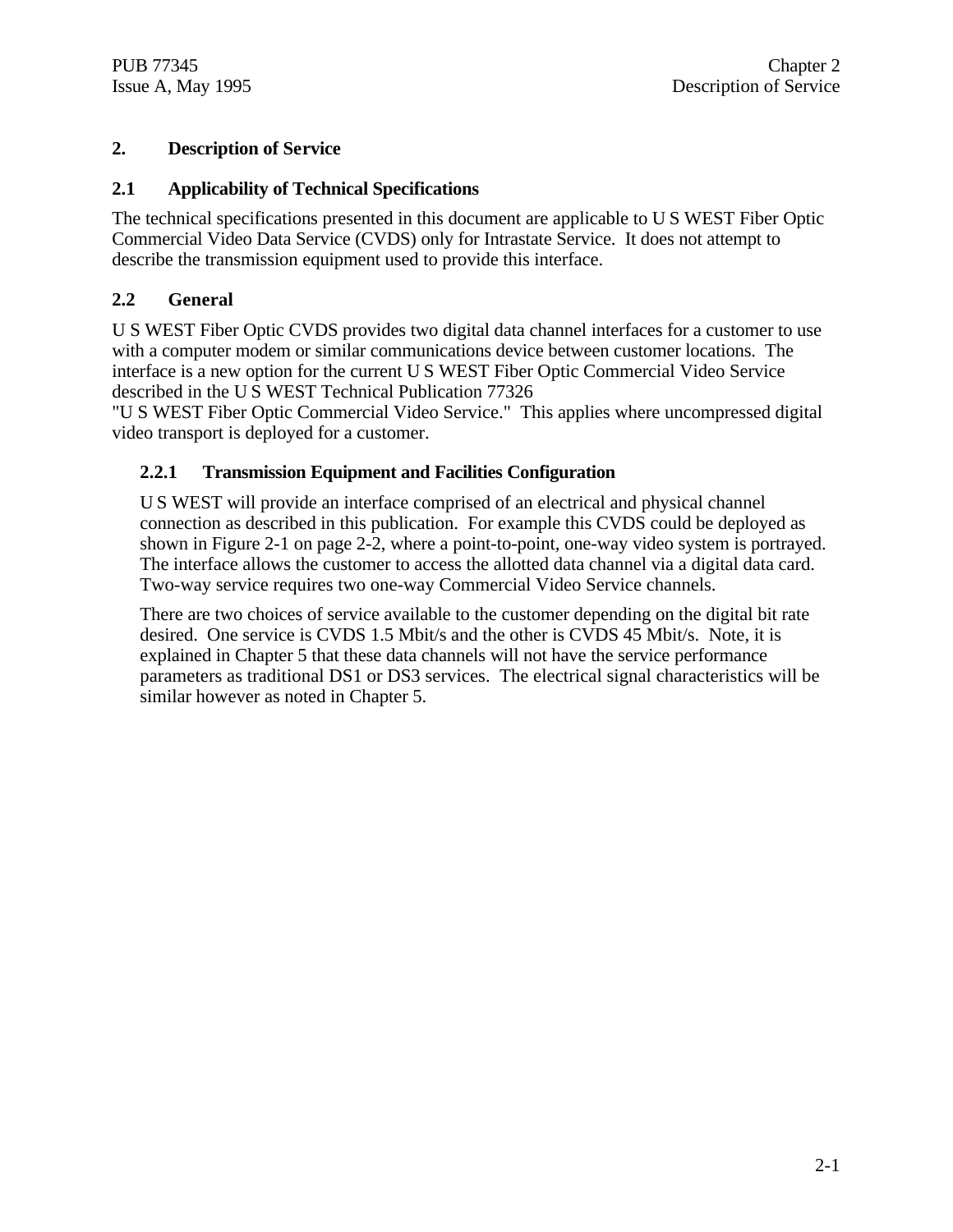

**Figure 2-1** U S WEST Fiber Optic CVDS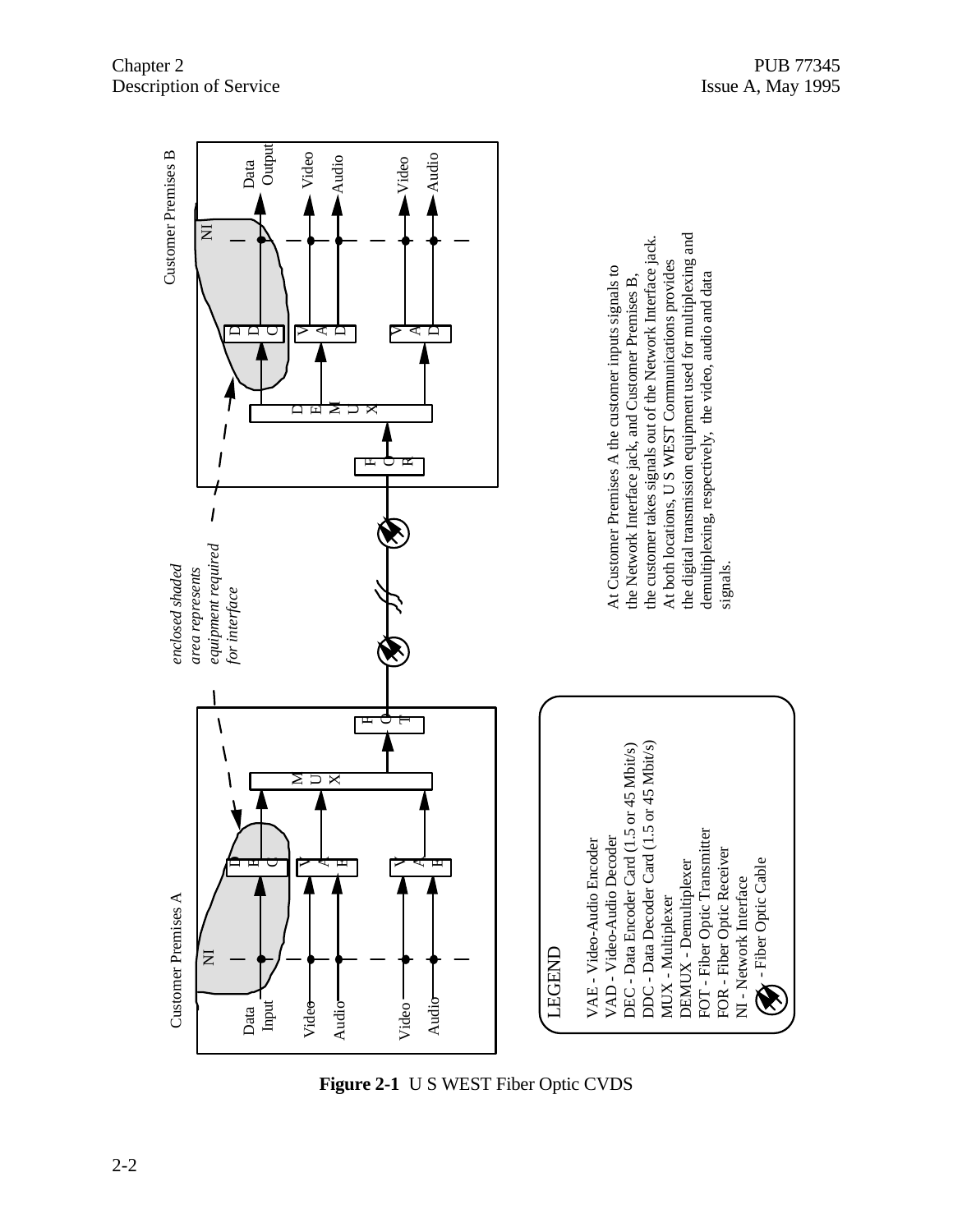# **CONTENTS**

|                |     | <b>Chapter and Section</b>                                      | Page |
|----------------|-----|-----------------------------------------------------------------|------|
| 3.             |     |                                                                 |      |
|                | 3.1 |                                                                 |      |
|                | 3.2 |                                                                 |      |
|                | 3.3 |                                                                 |      |
|                |     |                                                                 |      |
|                |     |                                                                 |      |
|                | 3.4 |                                                                 |      |
| <b>Figures</b> |     |                                                                 |      |
| $3-1$          |     | CVDS 1.5 Mbit/s No Framing B8ZS Without Line Power NCI Code 3-4 |      |
| $3 - 2$        |     | CVDS 1.5 Mbit/s No Framing AMI Without Line Power NCI Code3-4   |      |
| $3 - 3$        |     |                                                                 |      |

# **Tables**

| 3-5 U S WEST Fiber Optic CVDS NCI Code Combinations for Intrastate Service3-6 |  |
|-------------------------------------------------------------------------------|--|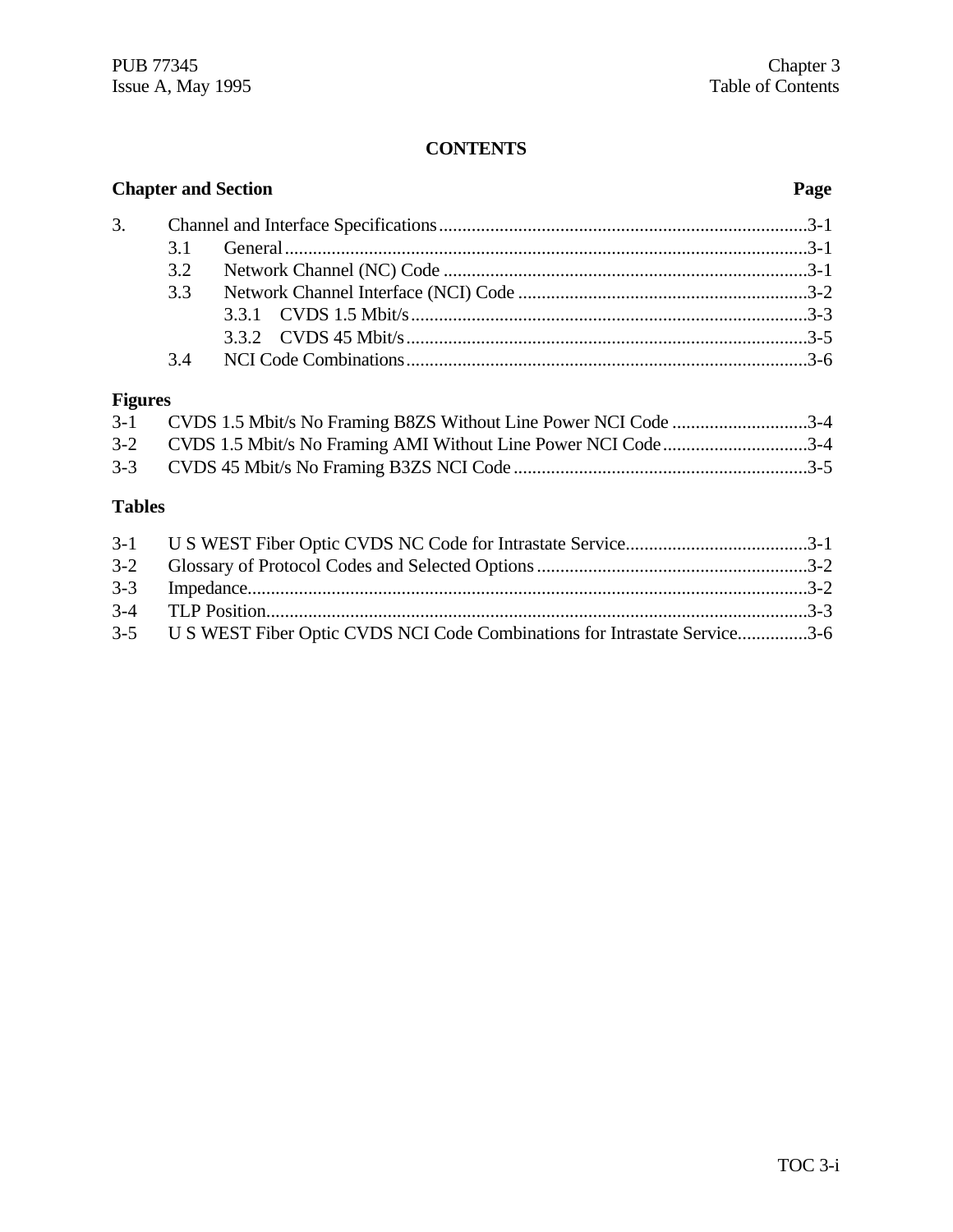# **3. Channel and Interface Specifications**

# **3.1 General**

This chapter provides information about the Network Channel (NC) Code and the Network Channel Interface (NCI) Codes used with U S WEST Fiber Optic Commercial Video Data Service (CVDS). The codes correspond to a typical configuration of Figure 2-1, which should help with understanding what must be ordered to obtain CVDS.

# **3.2 Network Channel (NC) Code**

The Fiber Optic CVDS interface is defined by its NC and NCI codes. The NC code defines the channel while the NCI code defines the interface at the ends of the channel. A brief explanation of the format of these codes is provided in the following sections. For a more detailed view of coding parameters, refer to the American National Standards Institute (ANSI) document T1.223- 1991, "Telecommunications - Information Interchange - Structure and Representation of Network Channel (NC) and Network Channel Interface (NCI) Codes for the North American Telecommunications System."

The NC code consists of four character positions as shown in Table 3-1. The first two characters, TZ (positions 1 and 2), of the NC code specify the type and quality of the channel, Character positions 3 and 4 represent the option codes available for a particular NC code. For CVDS the options use the characters A and D.

| <b>NC Code</b> |   |   |                                                                                                                                                                                                                            |
|----------------|---|---|----------------------------------------------------------------------------------------------------------------------------------------------------------------------------------------------------------------------------|
| Position       |   |   | Description                                                                                                                                                                                                                |
| 1 & 2          | 3 | 4 |                                                                                                                                                                                                                            |
| TZ.            | A |   | A circuit for video and optional audio, allowing for<br>the use of fiber optic facilities by U S WEST.<br>Commercial Quality (Note: Meets NTSC "End-to-<br>End" Video/Audio Signal Performance per ANSI<br>$T1.502 - 1988$ |
|                |   | D | Data Channel (Note: The data channel is not<br>subject to ANSI T1.502-1988)                                                                                                                                                |

| <b>Table 3-1 U S WEST Fiber Optic CVDS NC Code for Intrastate Service</b> |
|---------------------------------------------------------------------------|
|---------------------------------------------------------------------------|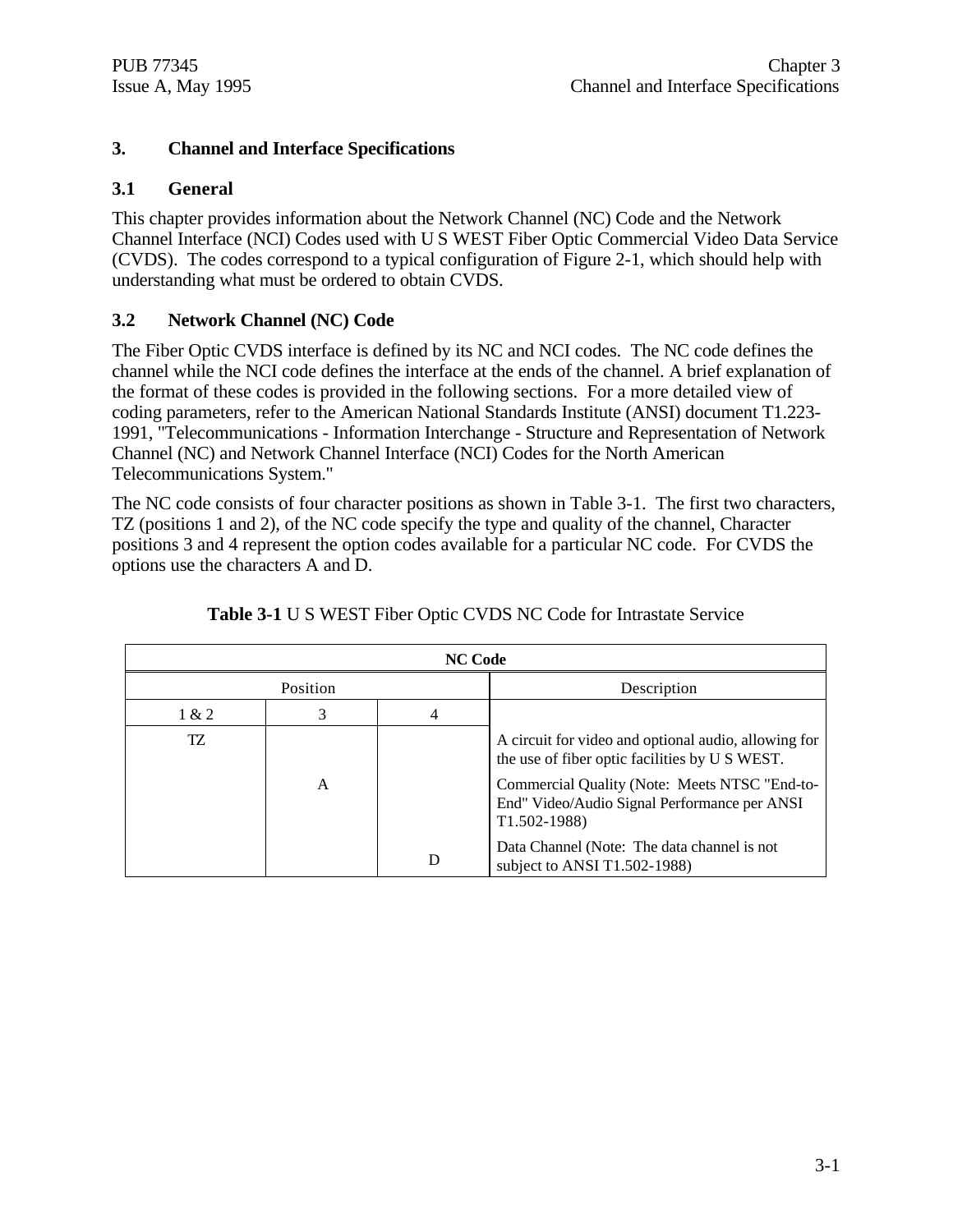# **3.3 Network Channel Interface (NCI) Code**

The electrical interface with the U S WEST network is described by an NCI code for each end of the service. The interface codes for the service must be specified by the customer when ordering U S WEST Fiber Optic CVDS.

The NCI code identifies five interface elements at the Network Interface (NI). The interface elements are: (1) The number of conductors, (2) protocol, (3) impedance, (4) protocol option, and (5) Transmission Level Point (TLP). The reader may refer to Table 3-2 for a glossary of protocol codes and selected options that apply to CVDS, and to Table 3-3 for a list of applicable impedance codes.

| Code | Option | <b>Definition</b>                                             |
|------|--------|---------------------------------------------------------------|
| DU   |        | Digital Access Interface (for customer provided<br>equipment) |
|      | JN     | No framing format B8ZS without line power 1.544<br>Mbit/s     |
|      | KN     | No framing format AMI without line power 1.544<br>Mbit/s      |
| DS   |        | Electrical 44.736 Mbit/s interface                            |
|      | 44 A   | No framing format B3ZS 44.736 Mbit/s                          |

**Table 3-2** Glossary of Protocol Codes and Selected Options

# **Table 3-3** Impedance

| Value (ohms)       | Code |
|--------------------|------|
| 75 (coaxial cable) | h    |
| 100 (twisted pair) |      |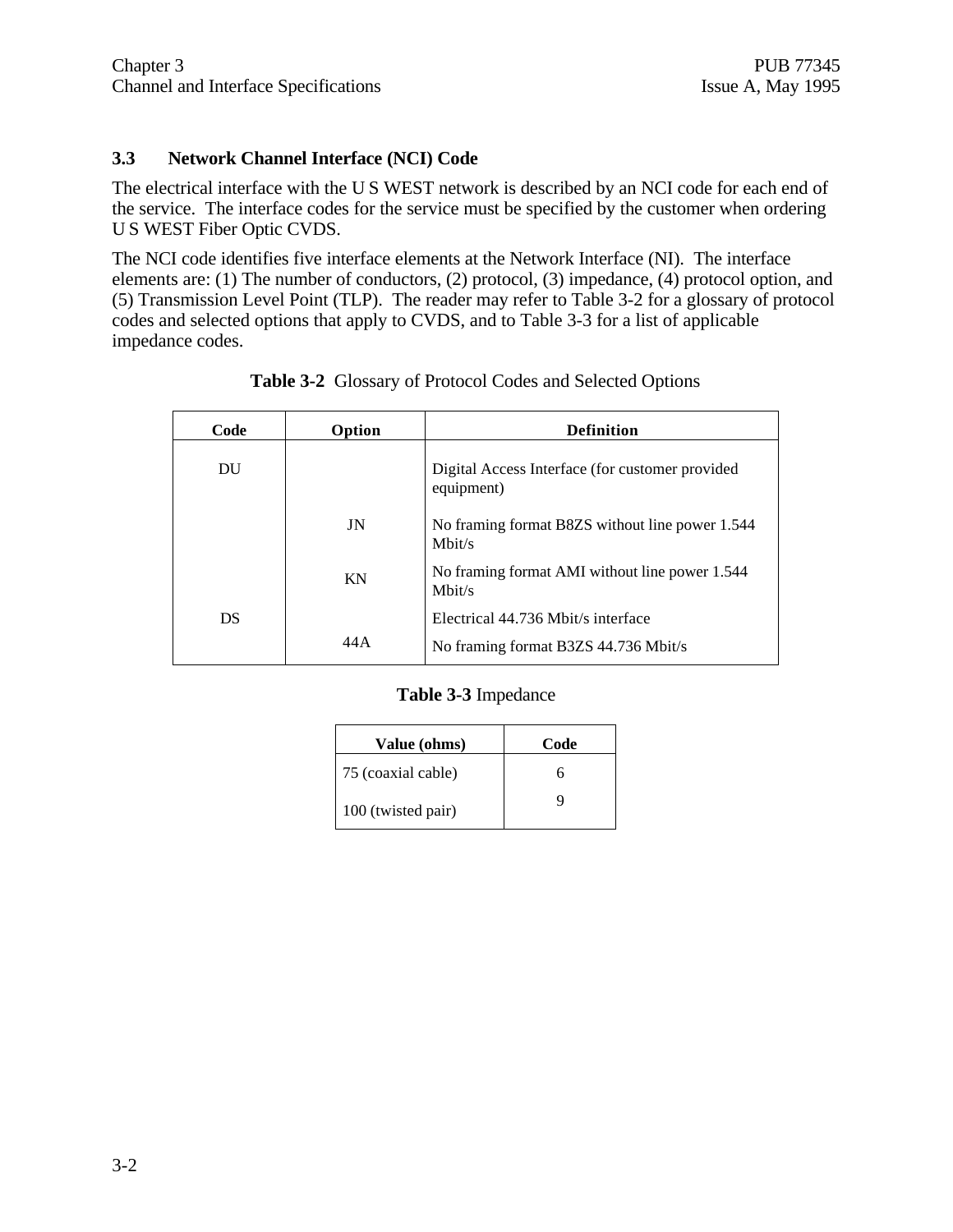The TLP position represents the *direction of service* as noted by one assigned alpha character (the letter "O"). Also, there is a hyphen indicating that *data channel signal level is specified* by U S WEST at both the transmit and receive ends. Table 3-4 indicates how the elements for direction of service and CVDS signal level should be used.

| TI P     | <b>Definition</b>                                                                                                                   |
|----------|-------------------------------------------------------------------------------------------------------------------------------------|
| $\Omega$ | CVDS signal is transmitted from one customer location to<br>U S WEST with a data channel signal level as noted. See<br>Section 4.2. |
| $-$ O    | CVDS signal is received at another customer location from<br>U S WEST with a CVDS signal level as noted. See Section                |

**Table 3-4** TLP Position

These interface elements are further illustrated and described in the following sections, including three figures (3-1, 3-2 and 3-3) for the two data rates available for CVDS 1.5 Mbit/s and CVDS 45 Mbit/s.

# **3.3.1 CVDS 1.5 Mbit/s**

CVDS 1.5 Mbit/s is defined according to the line code selected by the end-user, which can be either Binary, 8 zero substitution (B8ZS) or Bipolar Alternate Mark Inversion (AMI), as referenced in ANSI T1.102-1993. A no-framed format shall be supported for either line code. They are shown in the following text.

Figure 3-1 shows the NCI Code for 1.5 Mbit/s data channel with no framing format and B8ZS line code without line power. In this example, the signal is being transmitted from the end-user to U S WEST.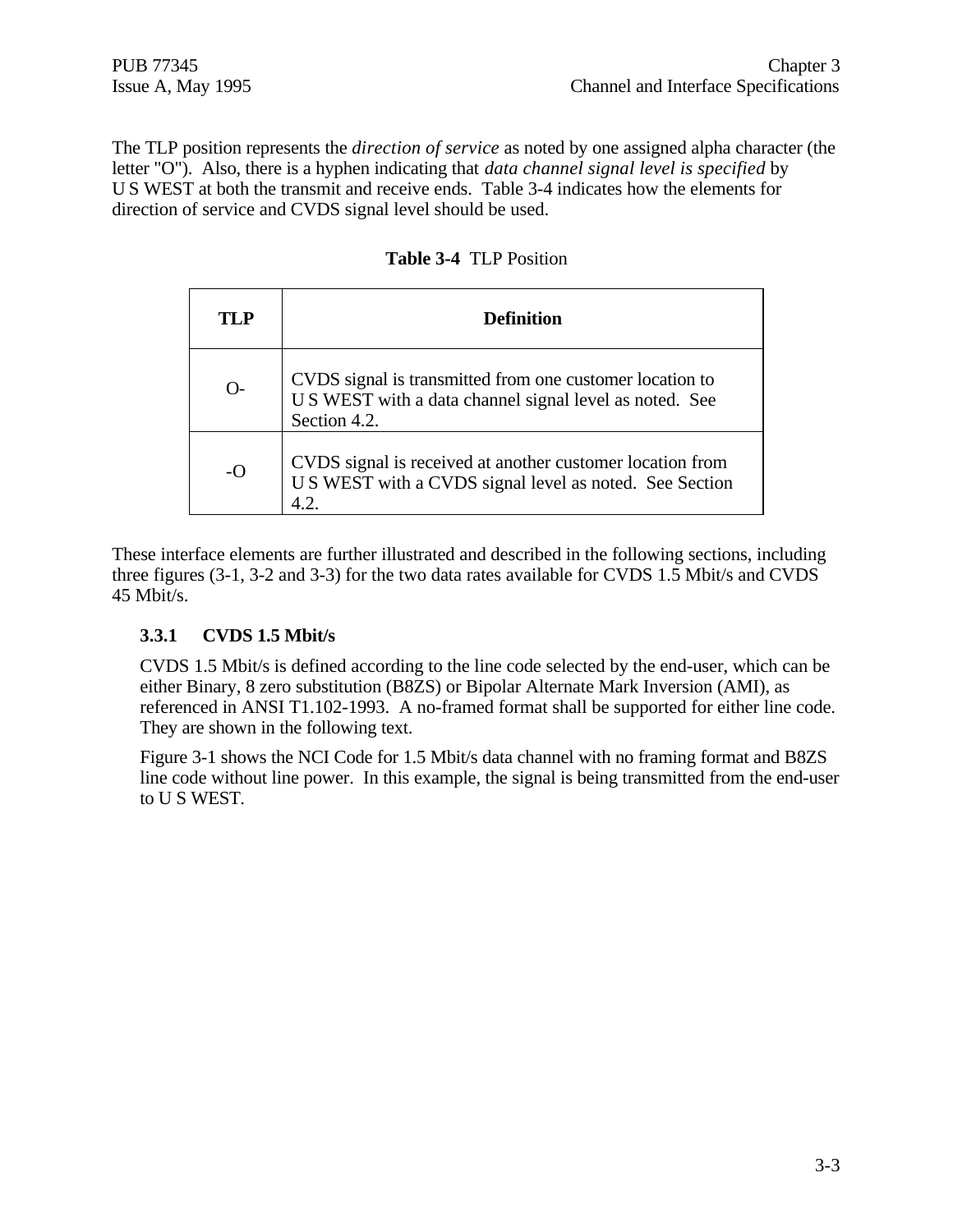



Figure 3-2 shows the NCI Code for 1.5 Mbit/s data channel with no framing format and AMI line code without line power. In this example the signal is being transmitted from the end-user to U S WEST.



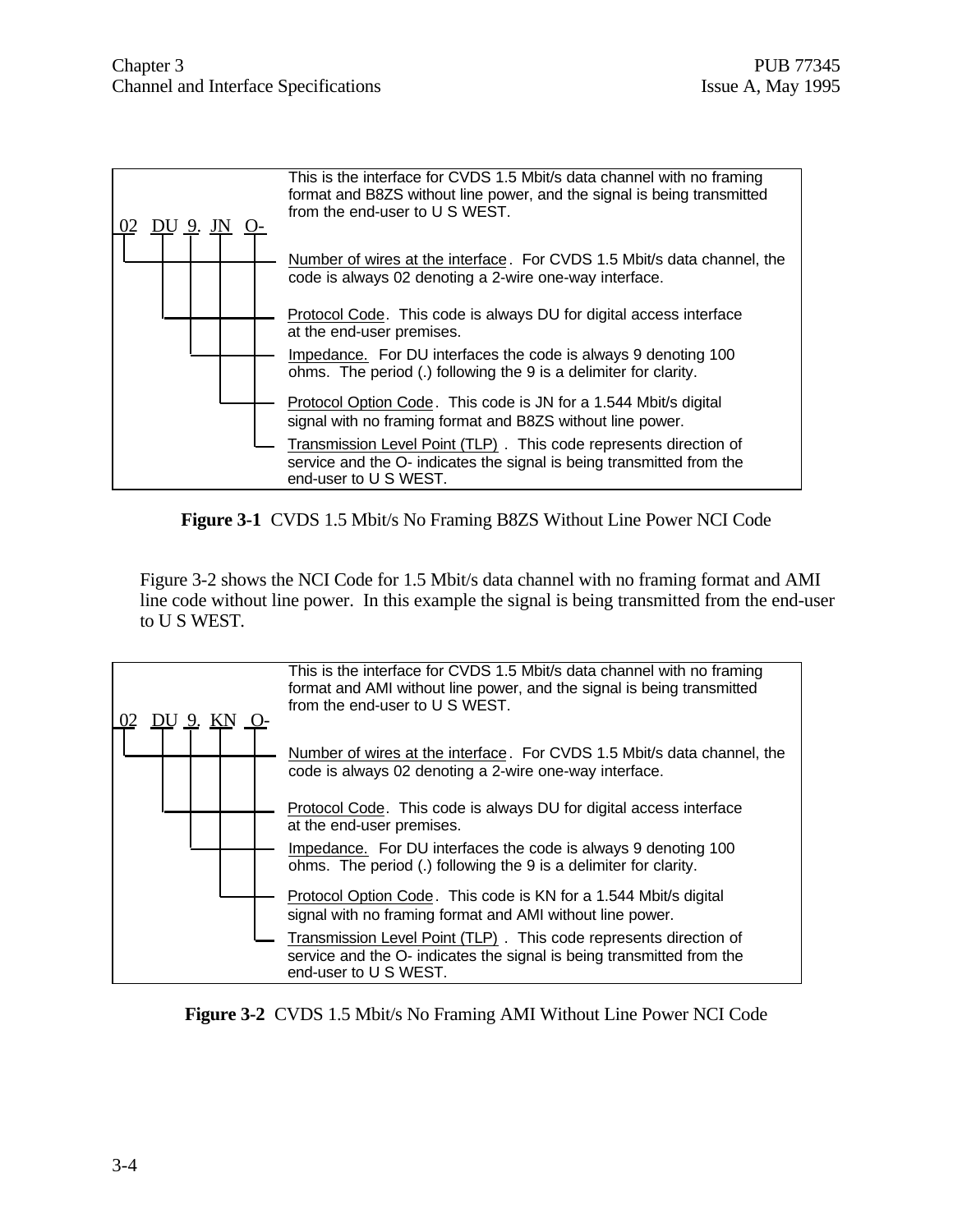# **3.3.2 CVDS 45 Mbit/s**

CVDS 45 Mbit/s specifies a line code of Binary, 3 zero substitution (B3ZS) with no framing format. Figure 3-3 shows the NCI Code for CVDS 45 Mbit/s. In this example, the signal is being transmitted from the end-user to U S WEST.



**Figure 3-3** CVDS 45 Mbit/s No Framing B3ZS NCI Code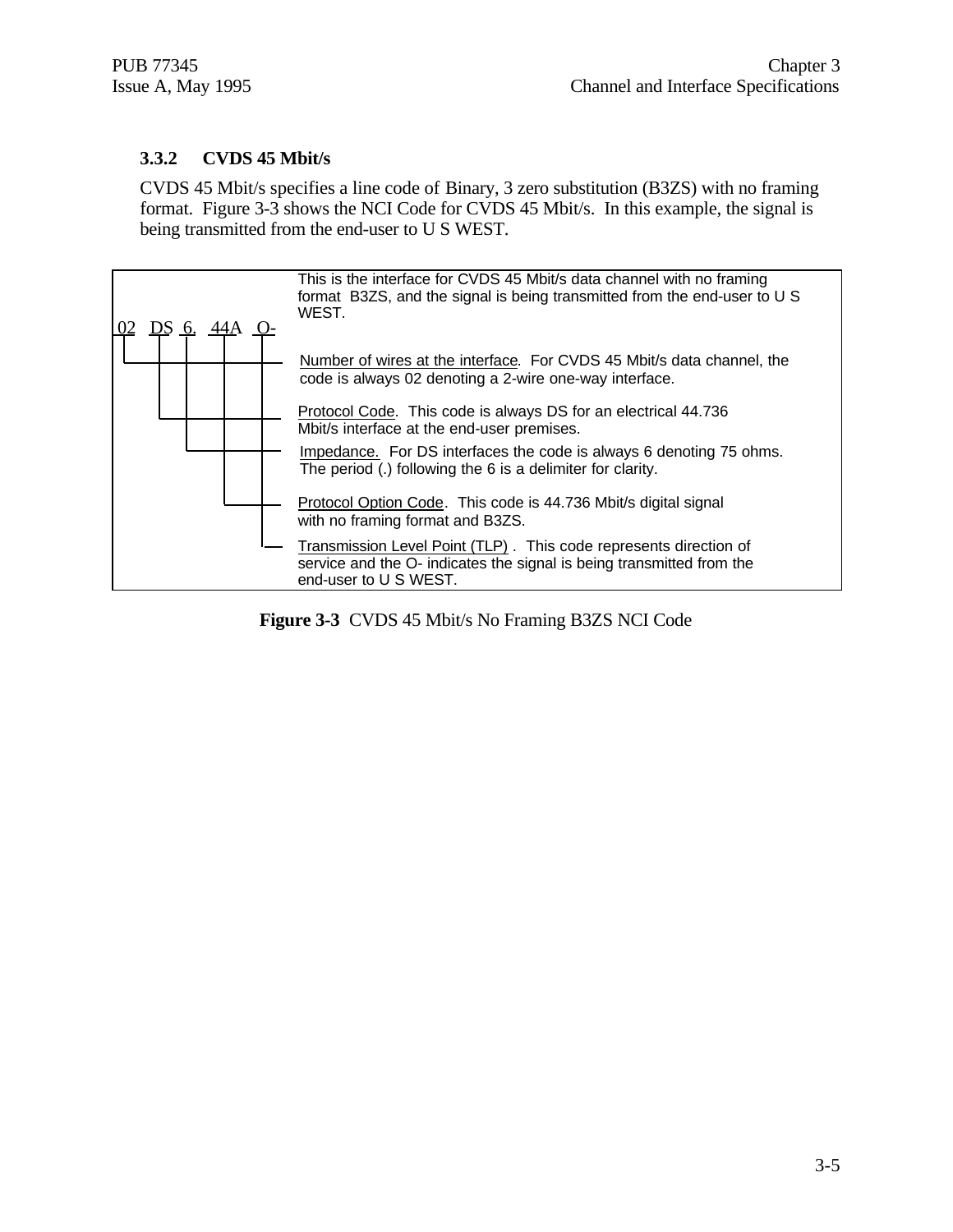# **3.4 NCI Code Combinations**

The NCI code combinations for the U S WEST Fiber Optic CVDS interfaces are listed in Table 3-5. This table shows both directions of the signal.

**Table 3-5** U S WEST Fiber Optic CVDS NCI Code Combinations for Intrastate Service

| <b>Television Special</b><br><b>Access and Local</b><br><b>Channel Service</b> | <b>NC Code</b> | End-User (EU)<br><b>Transmit NCI Code</b>                                                          | End-User (EU)<br><b>Receive NCI Code</b>                                                       |
|--------------------------------------------------------------------------------|----------------|----------------------------------------------------------------------------------------------------|------------------------------------------------------------------------------------------------|
| $TV3$ (1.5 Mbit/s B8ZS)<br>$TV3$ (1.5 Mbit/s AMI)<br>TV3 $(45 \text{ Mbit/s})$ | TZAD           | $02D$ U $9$ JN.O-<br>02DU9.KN.O-<br>$02DS6.44A.0-$                                                 | $02DU9JN.-O$<br>02DU9.KN.-O<br>$02DS6.44A.-O$                                                  |
| $TV3$ (1.5 Mbit/s B8ZS)<br>$TV3$ (1.5 Mbit/s AMI)<br>$TV3$ (45 Mbit/s)         | TZAD           | <b>End-User (EU)</b><br><b>Receive NCI Code</b><br>$02DU9JN.-O$<br>$02DU9.KN.-O$<br>$02DS6.44A.-O$ | End-User (EU)<br><b>Transmit NCI Code</b><br>$02DU9JN.O-$<br>$02DIJ9.KN.O-$<br>$02DS6.44A.$ O- |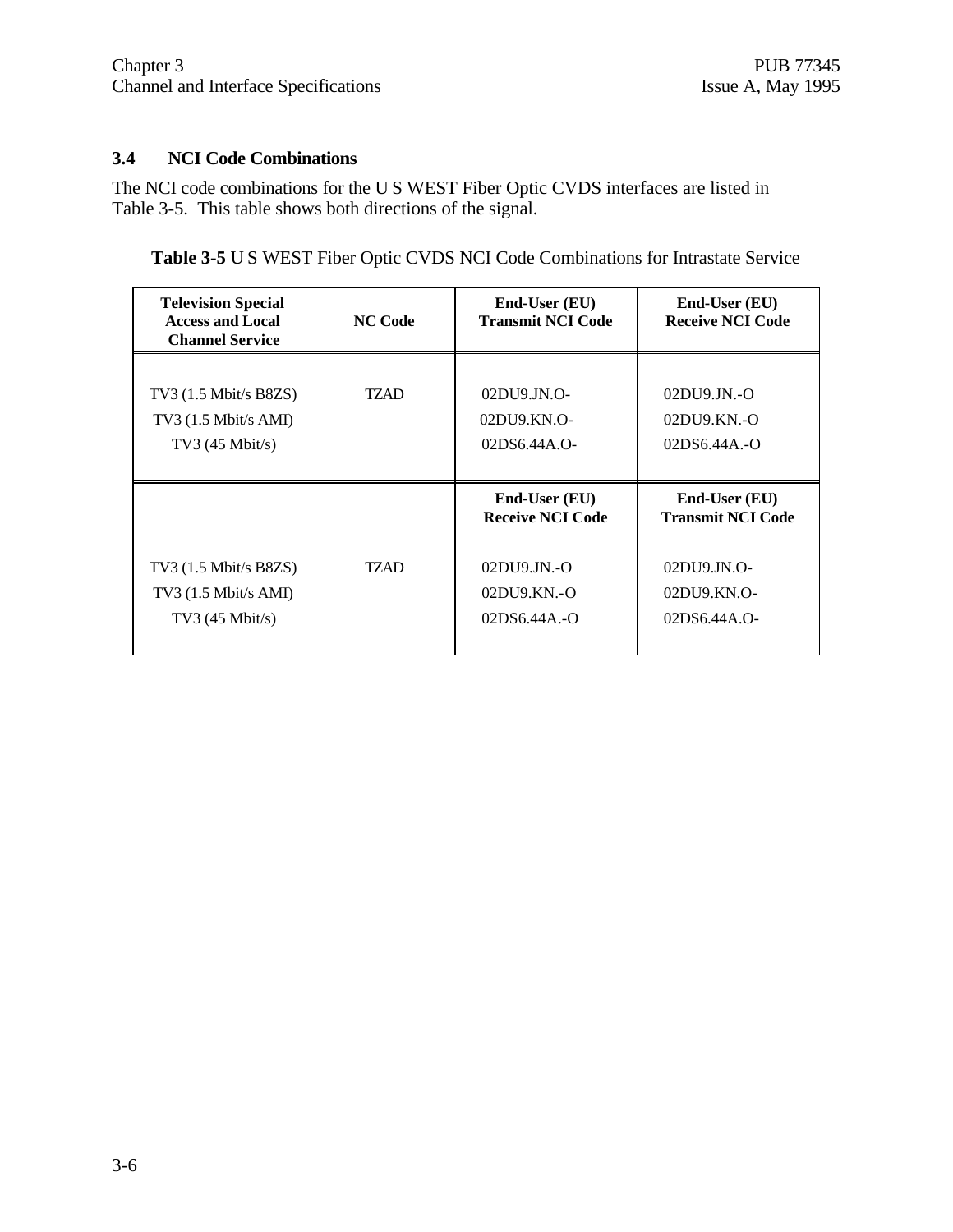# **CONTENTS**

| <b>Chapter and Section</b> |     |  |  |
|----------------------------|-----|--|--|
|                            |     |  |  |
|                            |     |  |  |
|                            | 4.2 |  |  |
|                            | 4.3 |  |  |
|                            |     |  |  |
|                            |     |  |  |
|                            |     |  |  |
|                            |     |  |  |

# **Figures**

# **Tables**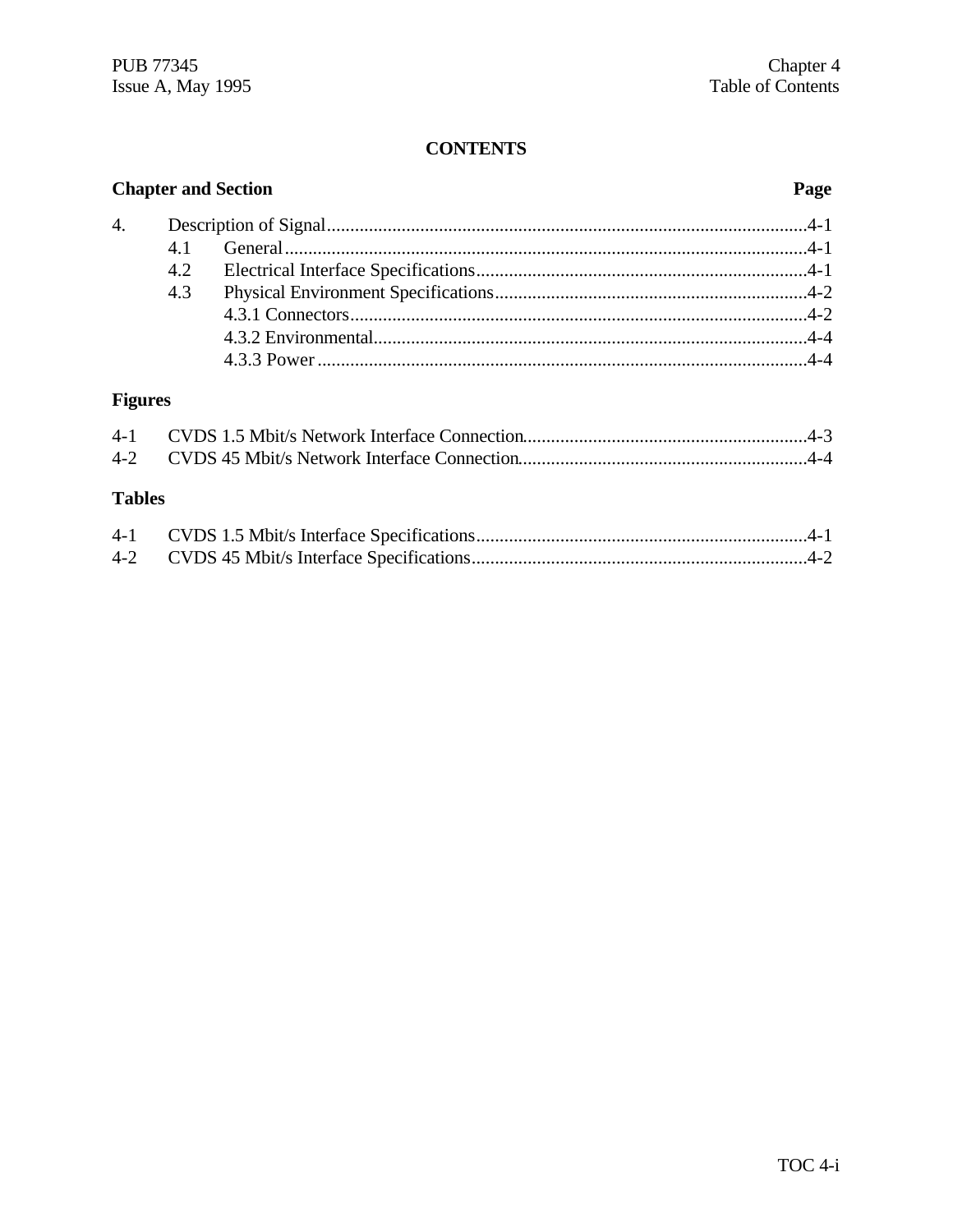# **4. Description of Signal**

# **4.1 General**

This chapter provides information about the electrical and physical interface specifications used in provisioning U S WEST Fiber Optic Commercial Video Data Service (CVDS). This will guide the customer in determining how to configure its signal hand-off at each end of the CVDS circuit.

# **4.2 Electrical Interface Specifications**

There are two choices of service available depending on the data channel deployed by the customer and these are supported by the following interface specifications.

- Table 4-1 CVDS 1.5 Mbit/s Interface Specifications
- Table 4-2 CVDS 45 Mbit/s Interface Specifications

#### **Table 4-1** CVDS 1.5 Mbit/s Interface Specifications

| Power Level  Range of 12.6 dBm to 17.9 dBm in a band no wider than 3 kHz centered at 772 kHz |  |
|----------------------------------------------------------------------------------------------|--|
| Power in a band no wider than 3 kHz centered at 1.544 Mhz shall be at least 29 dB below      |  |
| that at 772 kHz                                                                              |  |
|                                                                                              |  |
|                                                                                              |  |
| and the total power of the negative pulses                                                   |  |
|                                                                                              |  |
|                                                                                              |  |
|                                                                                              |  |
|                                                                                              |  |
|                                                                                              |  |
|                                                                                              |  |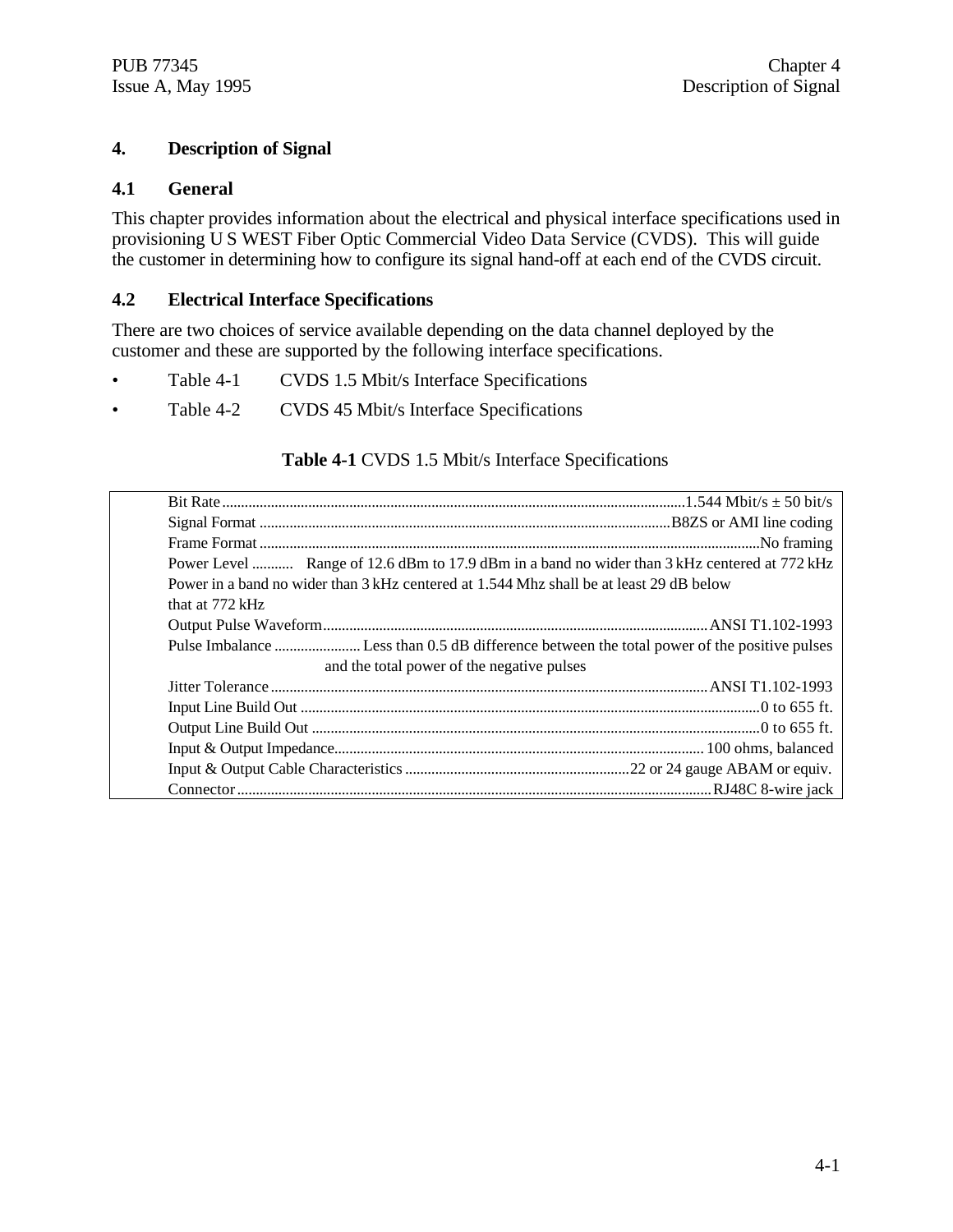# **Table 4-2** CVDS 45 Mbit/s Interface Specifications

|            | Power Level Range of -1.8 dBm to 5.7 dBm in a band no wider than 3 kHz centered at 22.368 Mhz;          |  |
|------------|---------------------------------------------------------------------------------------------------------|--|
|            | Power in a band no wider than 3 kHz centered at 44.736 Mhz shall be at least 20 dB below that at 22.368 |  |
| <b>MHz</b> |                                                                                                         |  |
|            |                                                                                                         |  |
|            |                                                                                                         |  |
|            |                                                                                                         |  |
|            |                                                                                                         |  |
|            |                                                                                                         |  |
|            |                                                                                                         |  |
|            |                                                                                                         |  |

# **4.3 Physical Environment Specifications**

# **4.3.1 Connectors**

Connection of the CVDS at the Network Interface to an End-User shall be as follows for CVDS 1.5 Mbit/s and CVDS 45 Mbit/s.

The U S WEST Jack Panel will be used as the Network Interface demarcation point with the end-user.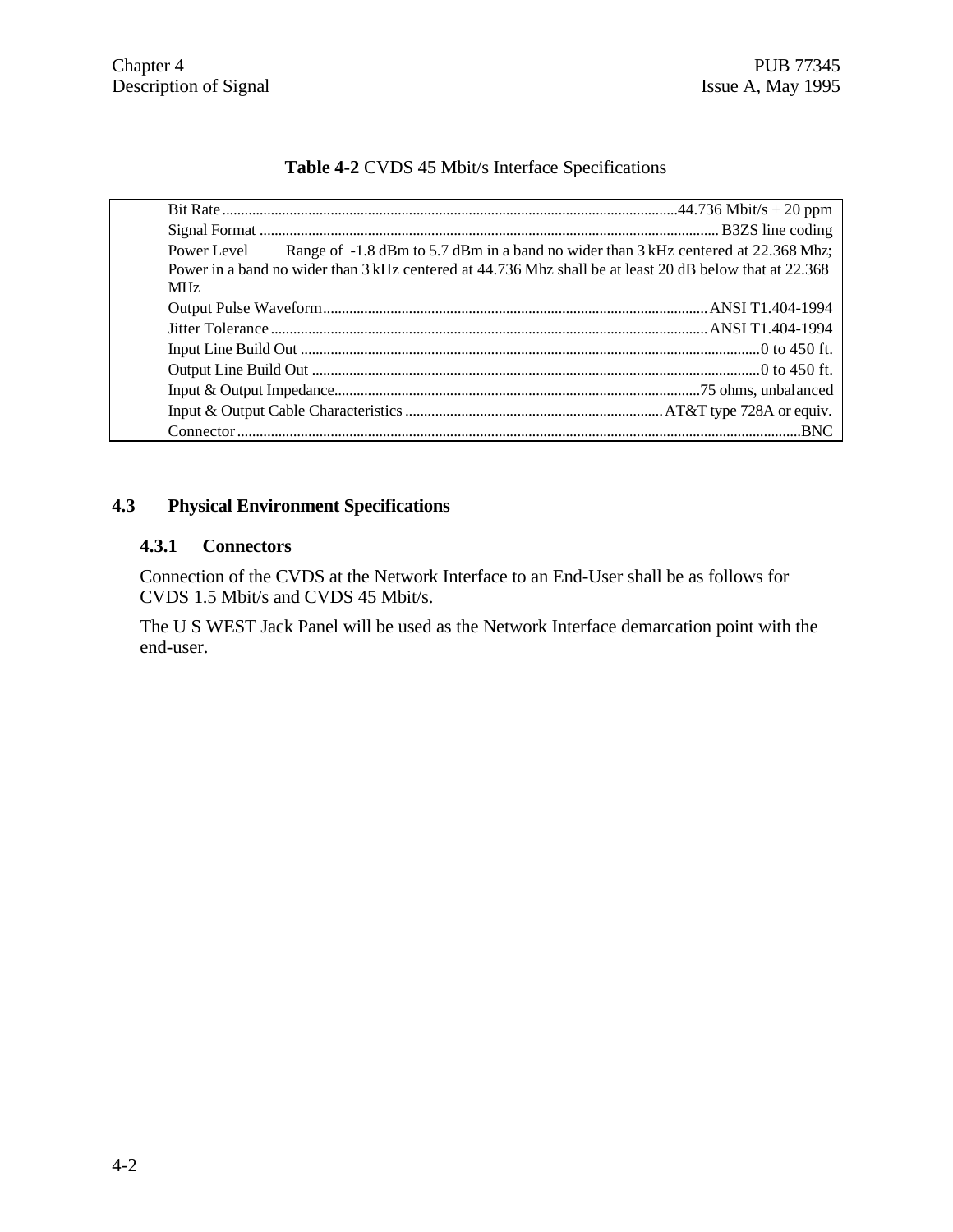

For CVDS 1.5 Mbit/s, configure with a two-wire twisted pair and a RJ48C 8-wire jack minmodular connector as shown in Figure 4-1.

**Figure 4-1** CVDS 1.5 Mbit/s Network Interface Connection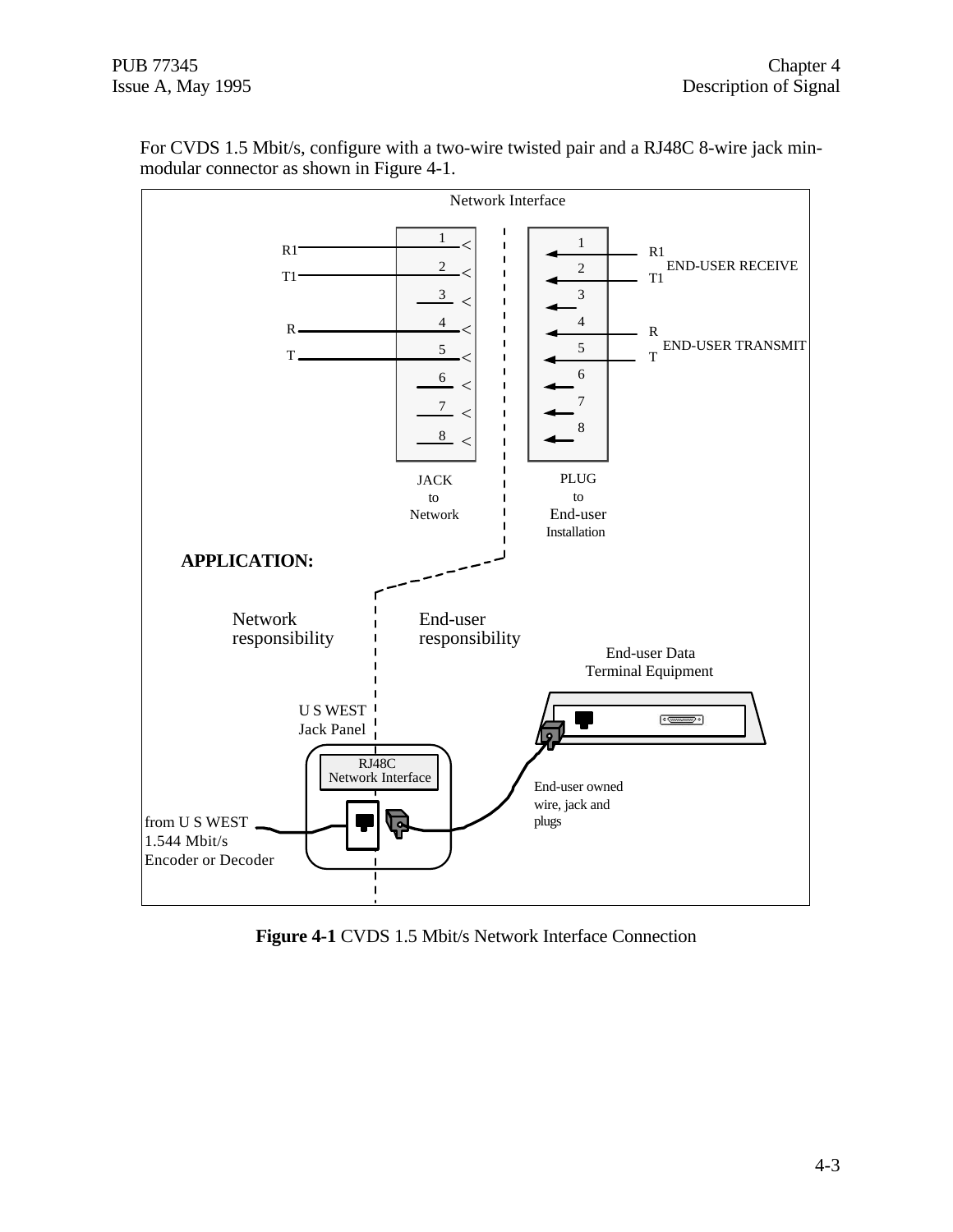For CVDS 45 Mbit/s, configure with a coaxial cable and a Bayonet Quick Connect (BNC) coax connector as shown in Figure 4-2. For a more detailed description of BNC connectors, refer to the Department of Defense Military Specification, MIL-C-39012C, "General Specification for Radio Frequency Coaxial Connectors."



**Figure 4-2** CVDS 45 Mbit/s Network Interface Connection

# **4.3.2 Environmental**

The environmental conditions on the customer premises, such as ambient temperature and humidity, shall conform to the parameters specified in Technical Publication 77326, (see Section 8.2). There are no additional requirements for the CVDS that would not already be provided for the Fiber Optic Commercial Video Service.

# **4.3.3 Power**

There are no additional power requirements for the CVDS as it uses the requirements specified for Fiber Optic Commercial Video Service.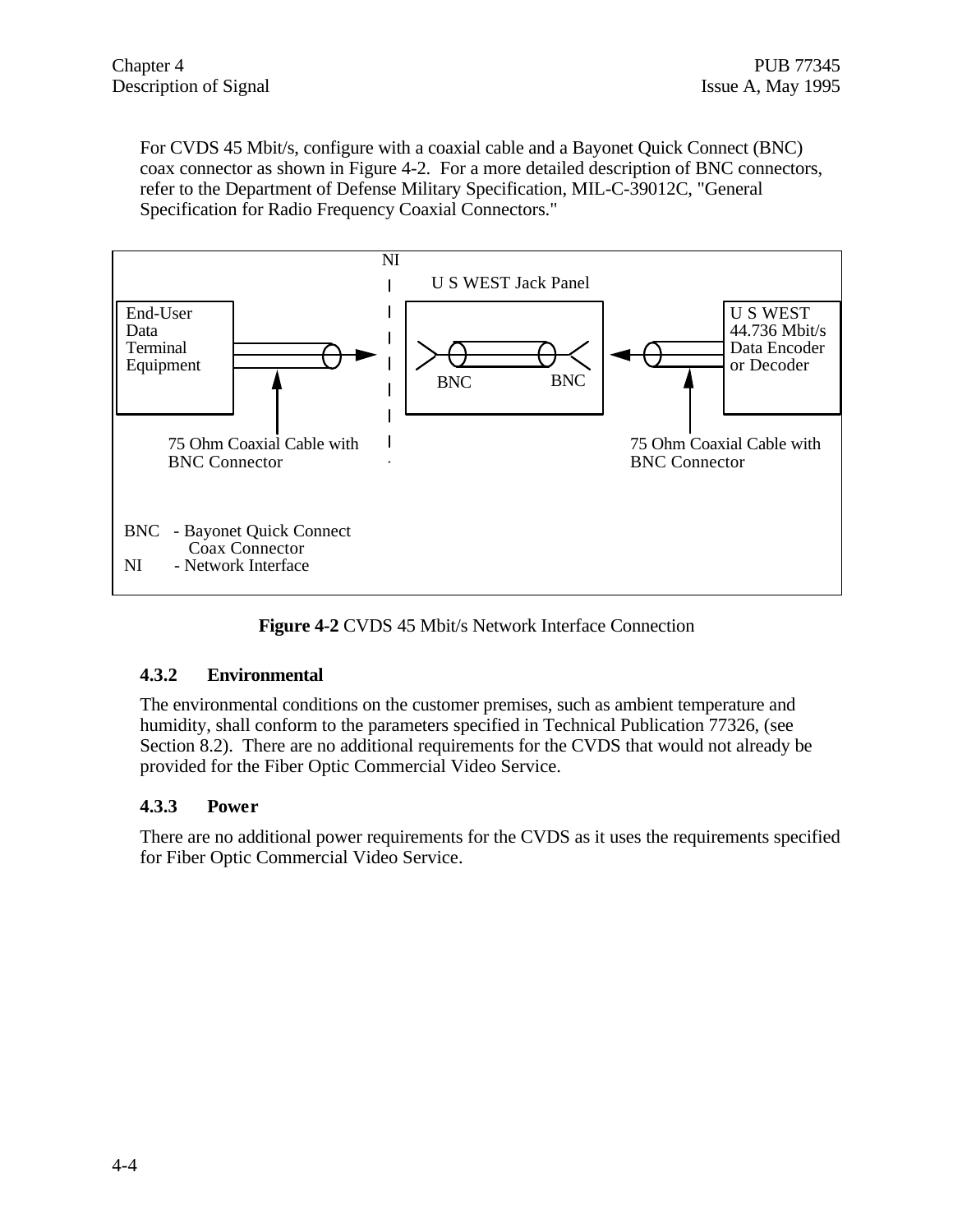# **5. Performance Specifications**

# **5.1 Performance**

U S WEST will provide the appropriate equipment required to meet the customer's needs of U S WEST Fiber Optic Commercial Video Data Service (CVDS) as prescribed in this publication for Intrastate Services. Performance specifications are defined for the data channel only and not for any specific customer application.

U S WEST will not be responsible for clocking or synchronization of any customer service applied to this interface. The U S WEST circuit will not provide a clocking source for the customer equipment. U S WEST will not provide performance monitoring for these CVDS data channel services as it does for DS1 or DS3 services. Though the signals have similar characteristics, the performance assurance is limited to the continuity of the fiber optic facility over which these services are transported.

# **5.2 Availability**

The availability of the U S WEST Fiber Optic Commercial Video Data Service is the portion of time that the data channel is capable of performing its function. Availability is deemed interrupted for any of the following reasons:

- Continuity of the data channel is interrupted.
- Data channel quality is deemed unusable due to transmission service channel impairment of the Commercial Video Service (referring to the optical transport and not a specific video signal).

Customer provided AC power is used to power the CVS system. There is a possibility that electrical surges could interfere with the data channel circuit because the AC power system may not be adequately protected from lightning strikes, or transient line currents. U S WEST does not provide AC power filters or an uninterruptible power source for CVDS.

This service is not offered with automatic protection of a backup circuit; if there is an interruption to the continuity of the data channel, a delay will occur in restoral of service as outlined in Chapter 6, Maintenance, U S WEST Responsibilities.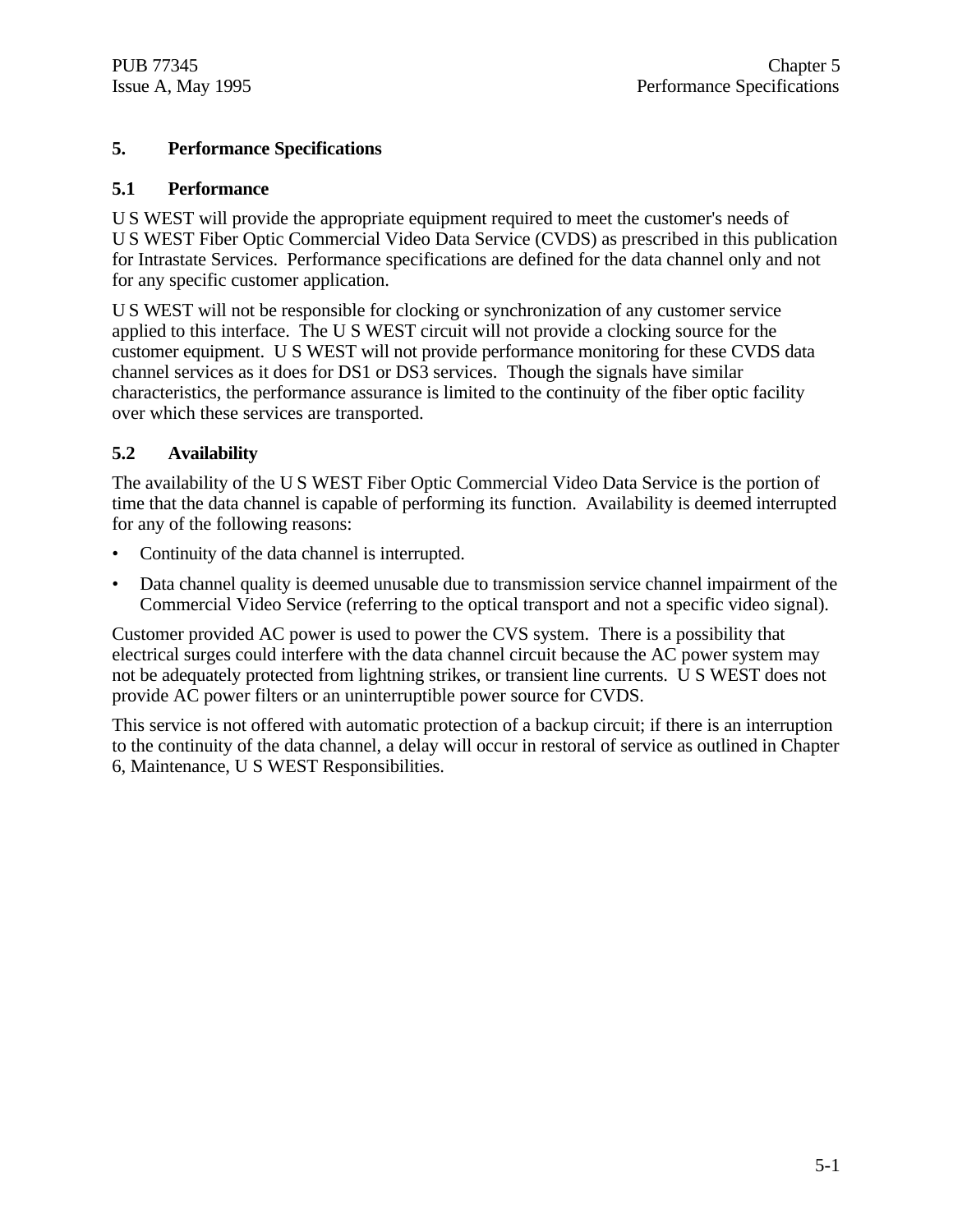# **6. Maintenance**

# **6.1 Customer Responsibilities**

The customer is responsible for all equipment and cable on the customer side of the network interface at their location in accordance with the procedures outlined in U S WEST Technical Publication 77326 (see Section 8.2).

The customer or their agent must sectionalize the trouble and verify that the trouble is not in the customer owned equipment or cable before calling the U S WEST Customer Service Center.

If the trouble is isolated to the customer owned equipment or cable, the customer is responsible for clearing the trouble and restoring the service to normal. U S WEST will not be responsible for clocking or synchronization of any customer service applied to this interface.

# **6.2 U S WEST Responsibilities**

U S WEST is responsible for all equipment and cable on the U S WEST side of the network interface at the customer location.

U S WEST is responsible for maintaining the transmission facility between customer locations which may include an interoffice facility.

U S WEST will furnish the customer a trouble reporting number and will initiate action to clear customer trouble within a time period of twenty minutes after receiving the trouble report.

U S WEST is committed to a four hour maximum service restoral time in the event of a service interruption due to an electronic component failure, with a two hour objective. If the trouble is caused by a cable failure, the maximum service restoral time is eight hours.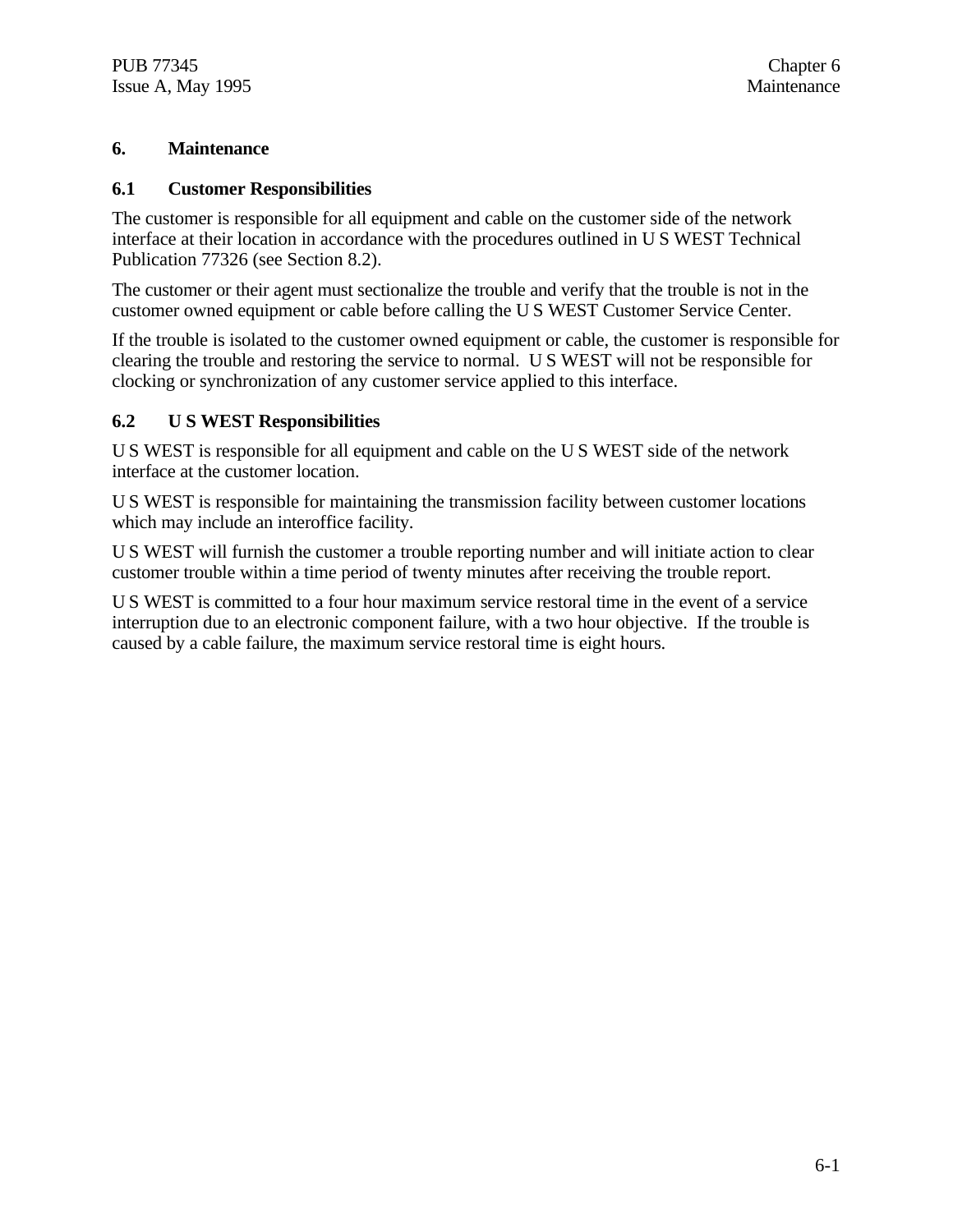PUB 77345 Chapter 7<br>
Issue A, May 1995 Chapter 7 Issue A, May 1995

# **7. Definitions**

#### **7.1 Acronyms**

| <b>ANSI</b>                   | <b>American National Standards Institute</b> |
|-------------------------------|----------------------------------------------|
| AMI                           | <b>Alternate Mark Inversion</b>              |
| <b>BNC</b>                    | <b>Bayonet Quick Connect Coax Connector</b>  |
| B <sub>3</sub> Z <sub>S</sub> | Binary, 3 Zero Substitution                  |
| B <sub>8</sub> Z <sub>S</sub> | Binary, 8 Zero Substitution                  |
| CO                            | <b>Central Office</b>                        |
| <b>CVS</b>                    | <b>Commercial Video Service</b>              |
| <b>CVDS</b>                   | Commercial Video Data Service                |
| EU                            | End-User                                     |
| IC                            | <b>Interexchange Carrier</b>                 |
| <b>LATA</b>                   | Local Access and Transport Area              |
| <b>LEC</b>                    | Local Exchange Carrier                       |
| NC                            | <b>Network Channel</b>                       |
| <b>NCI</b>                    | <b>Network Channel Interface</b>             |
| $\mathbf{M}$                  | Network Interface                            |
| RF                            | Radio Frequency                              |
| TLP                           | <b>Transmission Level Point</b>              |

# **7.2 Glossary**

# **Alternate Mark Inversion (AMI)**

A one (mark) pulse which is the opposite polarity as its predecessor.

# **Carrier (CXR)**

An organization whose function is to provide telecommunications services.

# **Central Office (CO)**

A local switching system (or portion thereof) and its associated equipment located at a wire center.

# **Channel**

An electrical or photonic (in the case of fiber optic based transmission systems) communications path between two or more points of termination.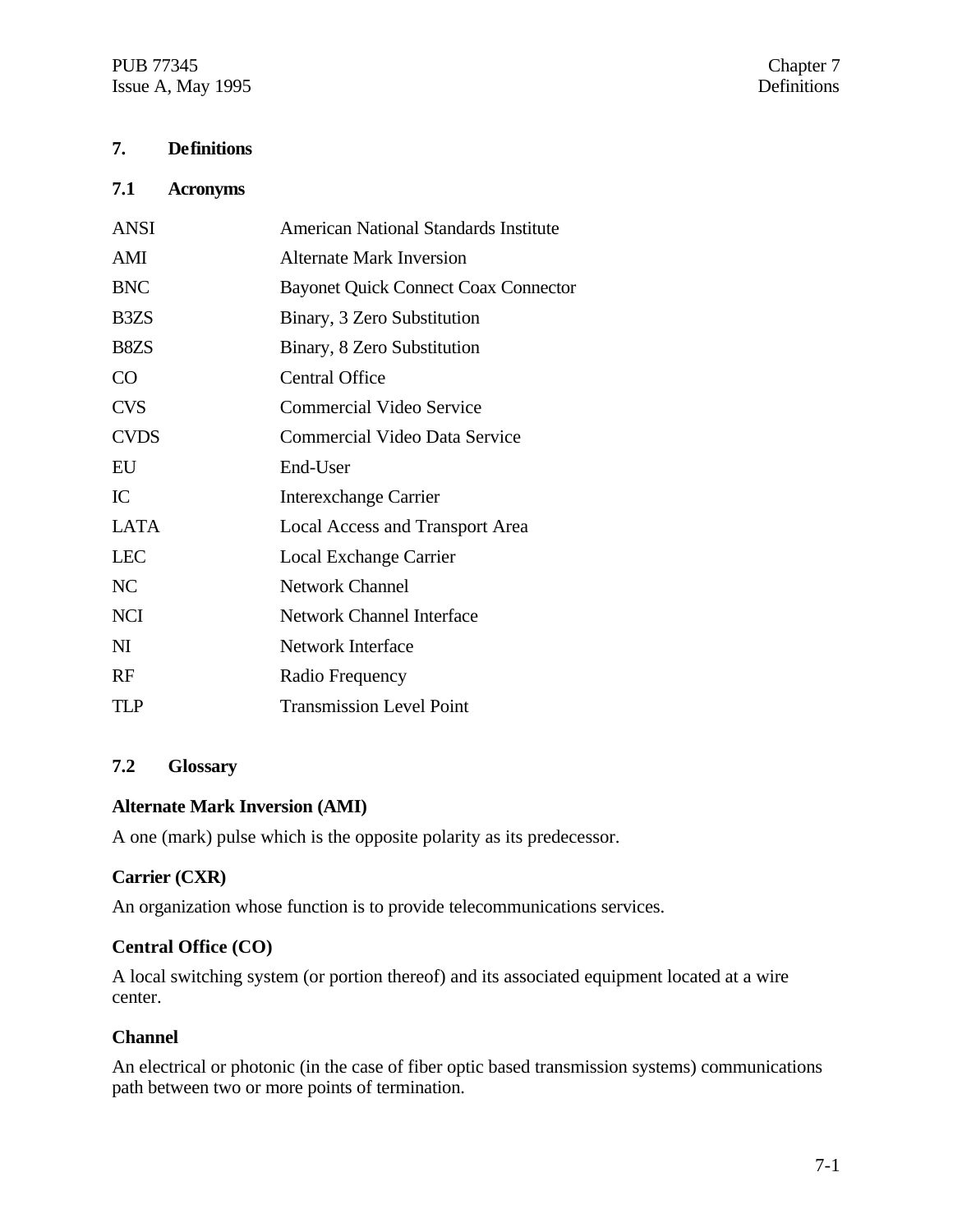# **Decibel (dB)**

The logarithmic unit of signal power ratio most commonly used in communications. It is used to express the relationship between two signal powers, usually between two acoustic, electrical, or optical signals; it is equal to ten times the common logarithm of the ratio of the two signal powers. For reference purposes, the output and input signal power is related to a specific level called a dBm, where zero dBm (Log  $1 = 0$ ) equals 1 milliwatt (mW) at a specified impedance.

# **End-User (EU)**

The term "End-User" denotes any customer of telecommunications service that is not a carrier; except that a carrier shall be deemed to be an "End-User' to the extent that such carrier uses a telecommunications service for administrative purposes, without making such service available to others, directly or indirectly. The term is frequently used to denote the difference between a carrier interface and an interface subject to unique regulatory requirements at non-carrier customer premises (Federal Communications Commission Part 68, etc.).

# **Facilities**

Facilities are the transmission paths between the demarcation points serving customer locations, a demarcation point serving a customer location and a U S WEST Central Office, or two U S WEST offices.

# **Interexchange Carrier (IC)**

Any individual, partnership, association, joint-stock company, trust, governmental entity or corporation engaged for hire in interstate or foreign communication by wire or radio, between two LATAs.

# **Local Access and Transport Area (LATA)**

A geographic area for the provision and administration of communications service. It encompasses designated exchanges that are grouped to serve common social, economic and other purposes.

# **Local Exchange Carrier (LEC)**

The regulated entity providing Access and IntraLATA services.

# **Network Channel (NC) Code**

The Network Channel (NC) code is an encoded representation used to identify both switched and non-switched channel services. Included in the code set are customer options associated with individual channel services, or feature groups and other switched services.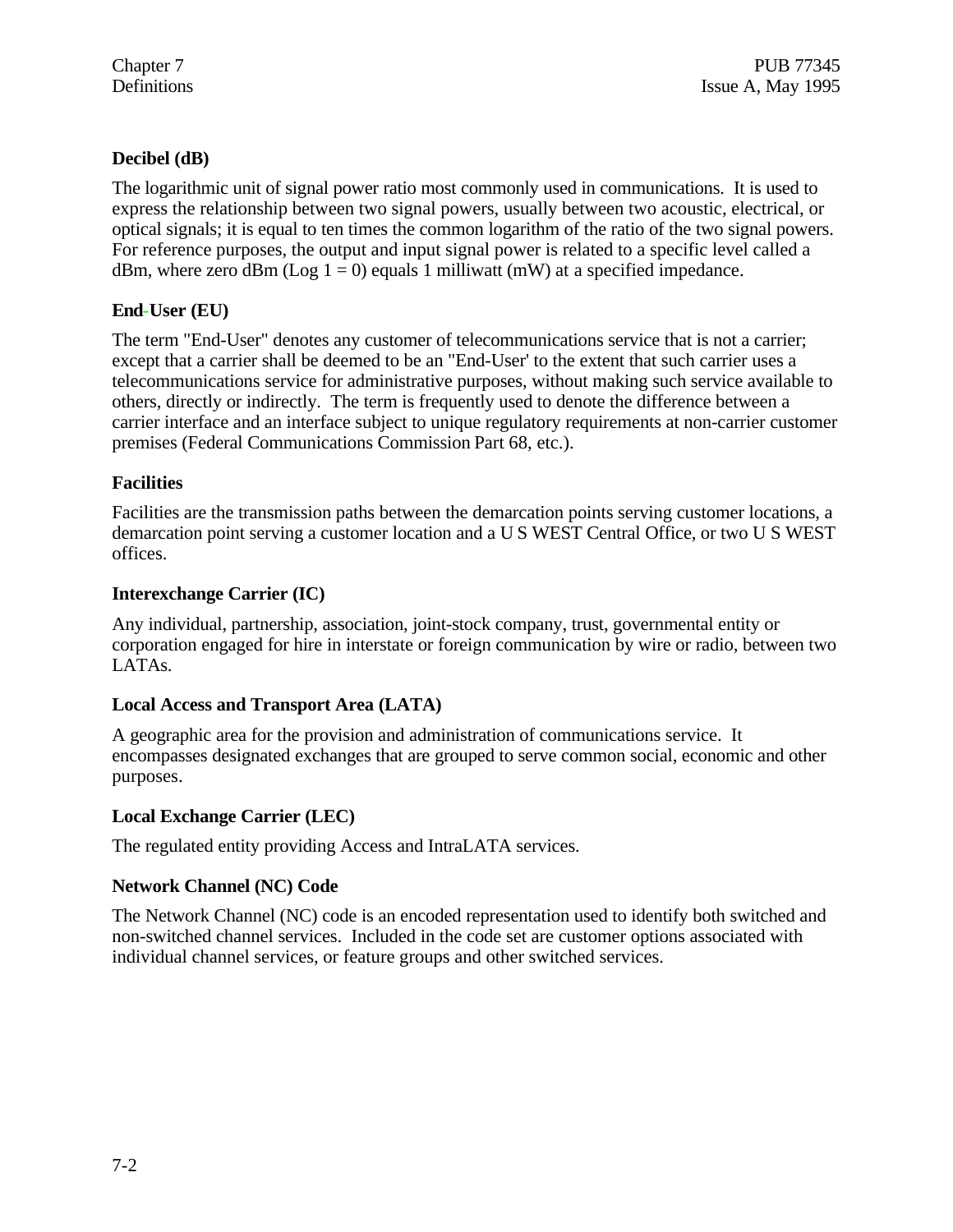PUB 77345 Chapter 7 Issue A, May 1995 Definitions

# **Network Channel Interface (NCI) Code**

The Network Channel Interface (NCI) code is an encoded representation used to identify five (5) interface elements located at a Network Interface at a customer location. The Interface code elements are: Total Conductors, Protocol, Impedance, Protocol Options, and Transmission Level points (TLP).

#### **Network Interface (NI)**

The point of demarcation on the End-User's premises at which the U S WEST Communications, Inc. responsibility for the provision of Access or Non-Access service ends.

#### **Protocol Code**

The Protocol (character positions 3 and 4 of the NCI Code) is a two-character alpha code that defines requirements for the interface regarding signaling and transmission.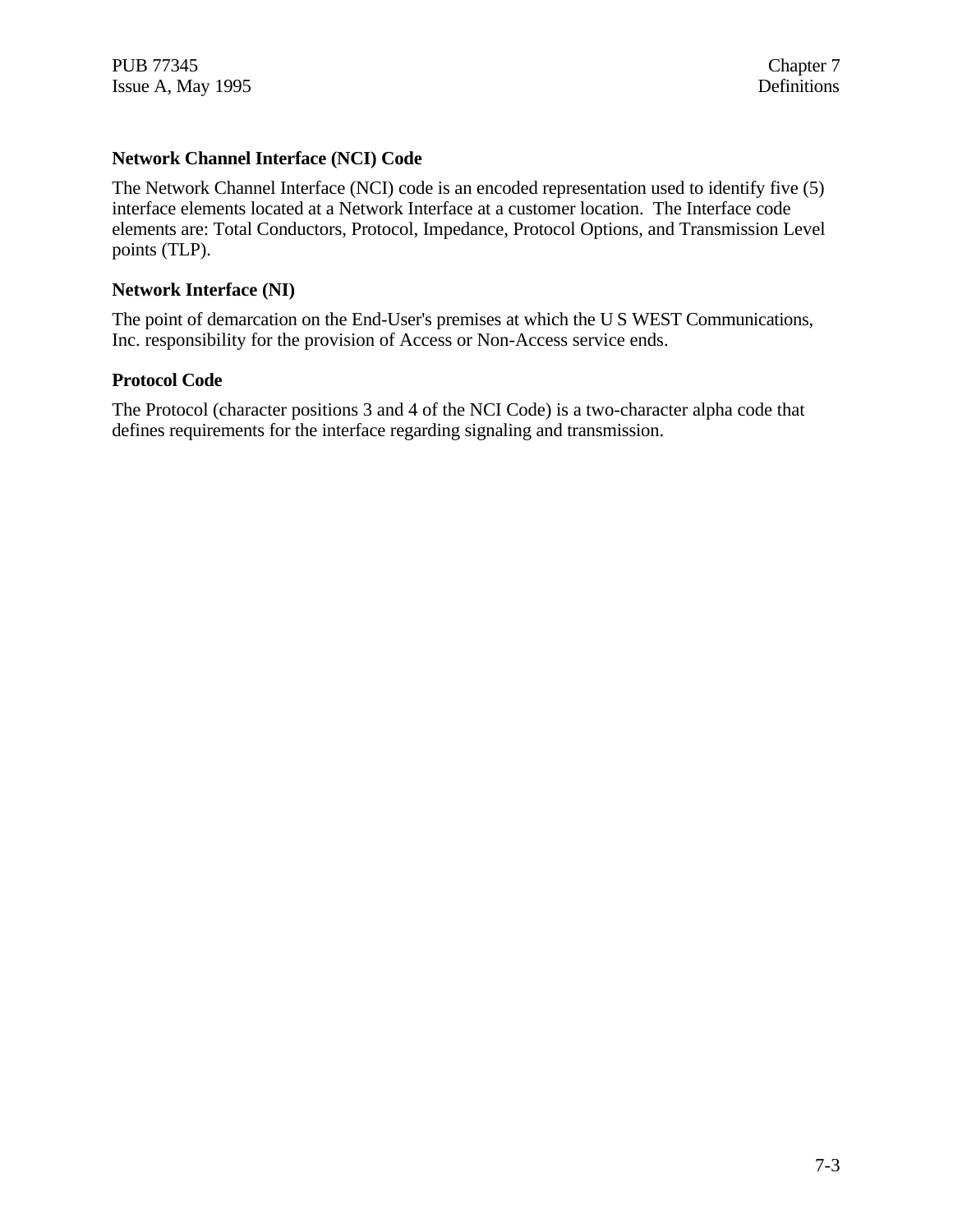# **8. References**

# **8.1 American National Standards Institute Documents**

- ANSI T1.223-1991 Telecommunications *Information Interchange-Structure and Representation of Network Channel (NC) and Network Channel Interface (NCI) Codes for the North American Telecommunications System.*
- ANSI T1.502-1988 Telecommunications *System M-NTSC Television Signals Network Interface Specifications and Performance Parameters*
- ANSI T1.102-1993 Telecommunications *Digital Hierarchy Electrical Interfaces*
- ANSI T1.404.1994 Telecommunications *Network-to-Customer Installation DS3 Metallic Interface Specification*

# **8.2 U S WEST Technical Publications**

77326 *U S WEST Fiber Optic Commercial Video Service* , Issue D, December 1994

# **8.3 Department of Defense Military Specifications**

MIL-C-39012C General Specification for Radio Frequency Coaxial Connectors.

# **8.4 Document Ordering Information**

All documents are subject to change and their citation in this document reflects the most current information available at the time of printing. Readers are advised to check status and availability of all documents.

Ordering Information for Employees of U S WEST Communications, Inc.

Information Resource Management (IRM) 1801 California St., Rm. 1320 Denver, CO 80202 (303) 298-1025 or (303) 298-1778